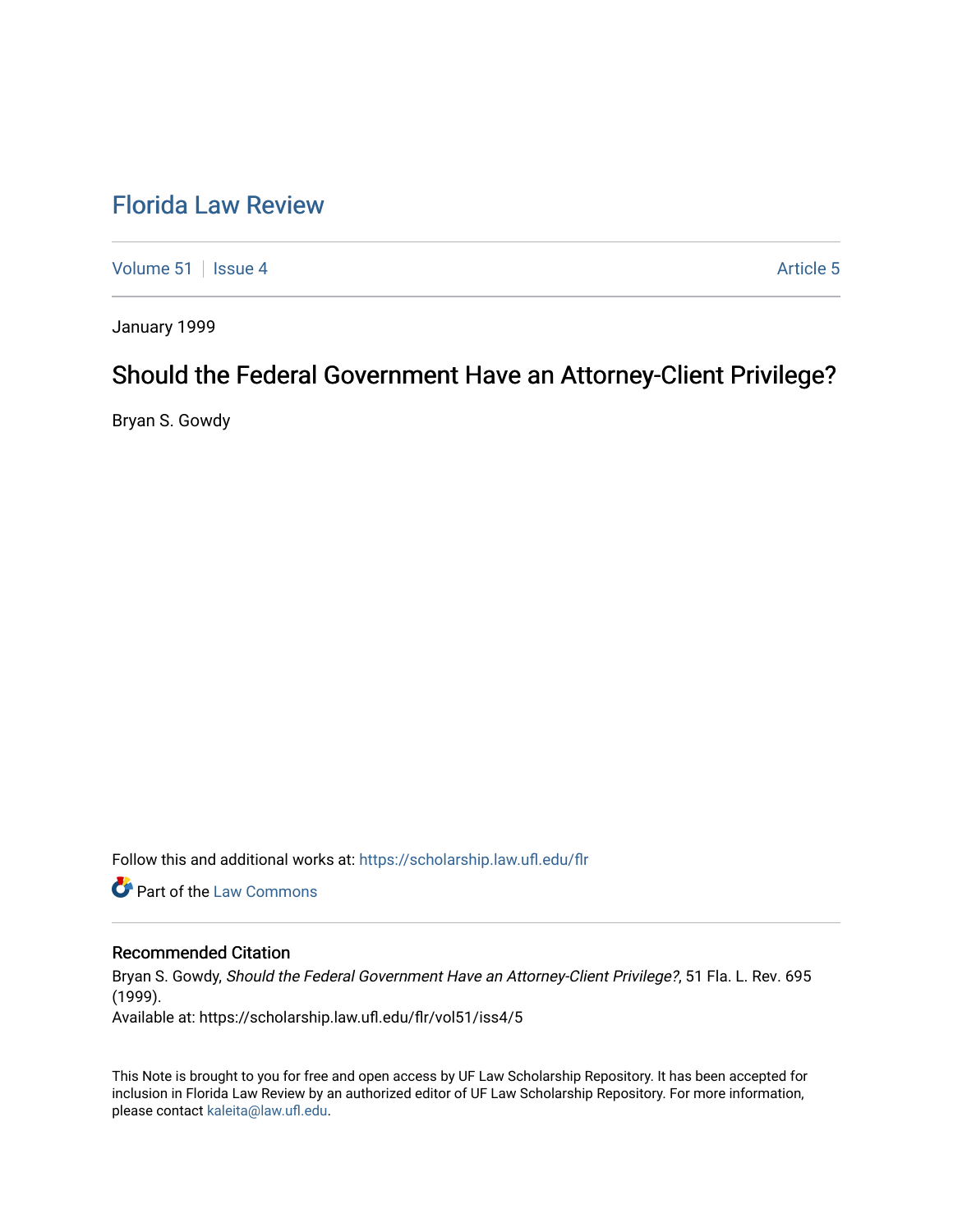# **NOTE**

# **SHOULD** THE FEDERAL **GOVERNMENT HAVE AN ATTORNEY-CLIENT PRIVILEGE?**

# *Bryan S. Gowdy"*

| I. |                                                                                                                                                                                                                                                                         |  |
|----|-------------------------------------------------------------------------------------------------------------------------------------------------------------------------------------------------------------------------------------------------------------------------|--|
| П. | 2. Federal Corporate Attorney-Client Privilege  702                                                                                                                                                                                                                     |  |
|    | III. HISTORY AND SCOPE OF THE GOVERNMENTAL<br>A. Origins of the Governmental Attorney-Client Privilege  706<br>B. Lower Court Development of the Governmental<br>1. The Client Issue $\ldots \ldots \ldots \ldots \ldots \ldots \ldots \ldots \ldots \ldots \ldots$ 710 |  |
|    | IV. ARGUMENTS AGAINST A GOVERNMENTAL<br>B. Open Government $\ldots \ldots \ldots \ldots \ldots \ldots \ldots \ldots \ldots \ldots \ldots$ 720                                                                                                                           |  |
| V. | CONCLUSION $\ldots \ldots \ldots \ldots \ldots \ldots \ldots \ldots \ldots \ldots \ldots \ldots$                                                                                                                                                                        |  |

**\*** I dedicate this Note to my wife, Barbara, for her infinite love, support, and patience through the many months, weeks, and days of separation; and to my parents, David and Valerie, for teaching me so many things.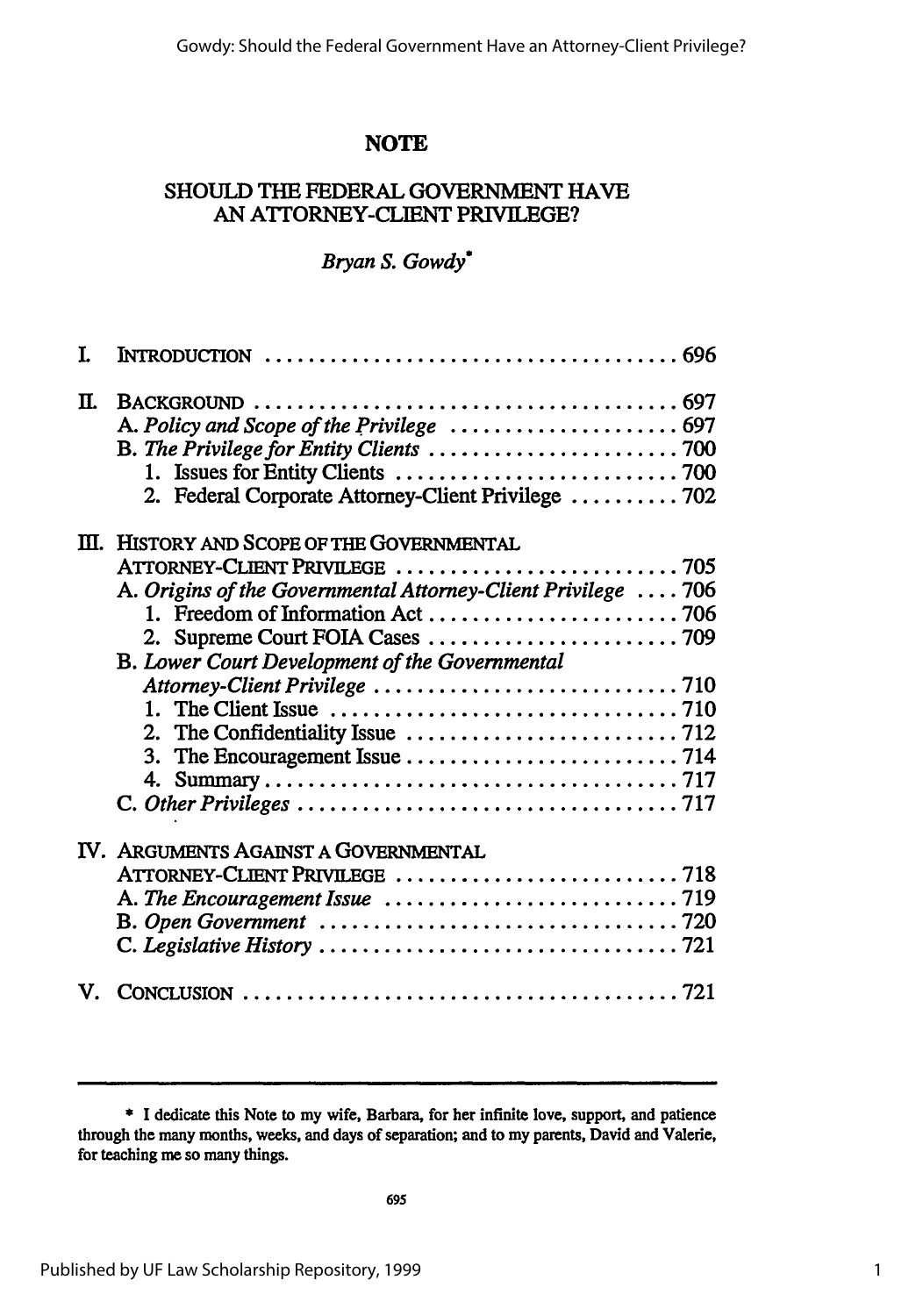#### **696** *FLORIDA LAW REVIEW* **[VoL.51**

### **I. INTRODUCTION**

Recent litigation between the Office of Independent Counsel (OIC) and the White House<sup>1</sup> has brought a great deal of public attention to the function of the attorney-client privilege in government.<sup>2</sup> Although this litigation has entailed unique factual circumstances, the White House's assertion of the attorney-client privilege was quite ordinary, as other federal government entities have asserted the privilege in past litigation.<sup>3</sup> These cases raise an important issue of public policy: Should the government be permitted to conceal evidence from a court and opposing litigants **by** invoking an attorney-client privilege?

The courts and authorities are in near unanimous agreement that the attorney-client privilege should generally be available to government entities.4 However, the amount of judicial and academic commentary on the governmental attorney-client privilege has been sparse.<sup>5</sup> The purpose

*3. See, e.g.,* NLRB v. Sears, Roebuck & Co., 421 **U.S.** 132,149 (1975); Coastal States Gas Corp. v. Department of Energy, 617 F.2d 854, **862** (D.C. Cir. 1980); Mead Data Cent., Inc. v. Department of Air Force, 566 F.2d 242, 248 (D.C. Cir. 1977); Galarza v. United States, 179 F.R.D. 291, **295** (S.D. Cal. 1998); Ferrell v. Department of Hous. & Urban Dev., 177 F.R.D. 425, 427, 431-32 (N.D. IUl. 1998); Green v. IRS, 556 F. Supp. 79, 85 (N.D. Ind. 1982).

*4. See, e.g., Lindsey* 148 F.3d at 1104; Town of Norfolk v. Army Corps of Eng'rs, 968 F.2d 1438, 1457 (1st Cir. 1992); *Ferrell,* 177 F.R.D. at 432; FDIC v. Ernst & Whinney, 137 F.R.D. 14, 16 (E.D. Tenn. 1991); Coastal Corp. v. Duncan, 86 F.R.D. 514, 520 **(D.** Del. 1980); Thill See. Corp. v. New York Stock Exch., 57 F.R.D. 133,138-39 (E.D. Wis. 1972); RESTATEMENT (THIRD) OF THE **LAW** GOVERNING LAWYERS § 124 (Proposed Final Draft No. 1, **1996);** CHARLES W. WOLFRAM, MODERN **LEGAL** ETHICS § 6.5.6, at 289-91 (1986); Ronald I. Keller, Note, *The Applicability and Scope of the Attorney-Client Privilege in the Executive Branch of the Federal* Government, 62B.U.L.REv. 1003 (1982);UNIF.R.EVID.502(a)(1) (1974); FED.R. EVID.503(a)(1) (Proposed 1973), reprinted in 56 F.R.D. 183, **235** (1972). *But see* Lory A. Barsdate, Note, *Attorney-ClientPrivilegefor the Government Entity,* 97 YALEL.J. 1725,1725 (1988); *cf.* Reed v. Baxter, 134 F.3d 351, 356 (6th Cir. 1998) (declining to decide whether governmental attorney-client privilege was generally valid); *Grand Jury Subpoena Duces Tecum,* **112F.3d** at915 (same).

*5. See* **25** CHARLES **ALAN** WRIGHT & KENET W. GRAHAM, **JR.,** FEDERAL PRACIiCE **AND** PROCEDURE § **5475,** at 124 n.5, **125** n.12 **(1992).**

*<sup>1.</sup> See generally In re* Lindsey (Grand Jury Testimony) 148 F.3d 1100 (D.C. Cir.) (per curiam) (addressing, inter alia, the question of whether a White House attorney can refuse to provide information about possible criminal conduct to a federal grand jury on the basis of a government *attomey-clientprivilege),publishedinfuill,* 158 F.3d 1263, *cert. denied,* 119 S. Ct. 466 (1998); *In re* Grand Jury Subpoena Duces Tecum, 112 F.3d 910 (8th Cir.) (addressing, inter alia, the question of whether a federal government entity can avoid complying with a federal grand jury subpoena on the basis of the attorney-client privilege), *cert. denied,* 117 **S. Ct.** 2482 (1997).

*<sup>2.</sup> See generally, e.g., Justices Refuse to Shield Lindsey,* B. GLOBE, Nov. 10, 1998, at A26; Ronald J. Ostrow & Elizabeth Shogren, *Court Denies Bid to Block Lindsey Questioning, L.A.* TIMES, Aug. 4,1998, atAl; *Privilege: Congress's Turn,* WASH. POST, Nov. 13,1998, at A22; John Solomon, *No Shield for White House Lawyer: Chief Justice Refuses to Delay Grand Jury Testimony,* PEORIA J. STAR, Aug. 5, 1998, at **A2.**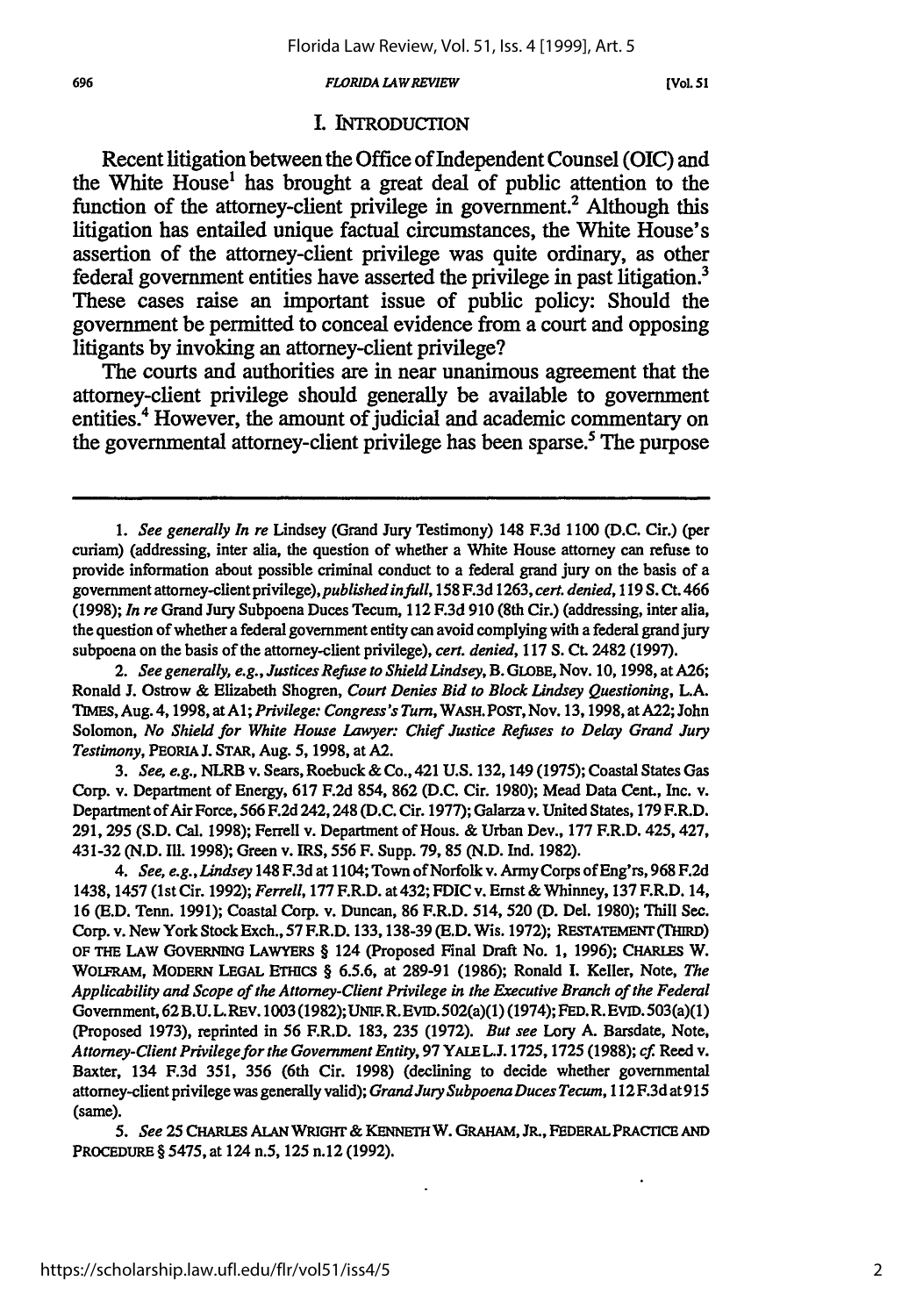**1999]**

of this Note is to define and analyze the current state of the governmental attorney-client privilege in the federal system. Furthermore, this Note examines whether the underlying rationale of the attorney-client privilege justifies a governmental privilege.<sup>6</sup>

Part II of this Note outlines the scope and rationale of the attorney-client privilege. Additionally, Part II notes certain special issues unique to entity clients and examines how these issues have been resolved for the corporate privilege. Part III discusses the origin of the governmental privilege in the federal system and how the lower federal courts have developed the privilege. Part IV analyzes whether a governmental privilege conforms to the rationale of the attorney-client privilege. This Note concludes that while federal entities may have legitimate purposes for wanting to maintain secrecy and engage in nondisclosure, the attorney-client privilege is not a suitable legal doctrine for achieving those ends.

## IH. BACKGROUND

## *A. Policy and Scope of the Privilege*

Definitions of the attorney-client privilege vary slightly, $\lambda$  but Dean Wigmore's description of the concept is the most frequently cited:

(1) Where legal advice of any kind is sought (2) from a professional legal adviser in his capacity as such, (3) the communications relating to that purpose, (4) made in confidence (5) by the client, (6) are at his instance permanently protected (7) from disclosure by himself or by the legal adviser,  $(8)$  except the protection be waived.<sup>8</sup>

The privilege is the oldest of its kind for confidential communications, dating back to the reign of Elizabeth I.<sup>9</sup> Originally, its purpose was to protect the oath and honor of the attorney, and the client was powerless to

**<sup>6.</sup>** Some courts use the term "governmental privilege" to refer to the deliberative process privilege, which is a distinct and separate privilege from the attorney-client privilege. *See, e.g., Green,* 556 F. Supp at 84. This Note, for the sake of brevity, refers to the governmental attorney-client privilege as the "governmental privilege."

*<sup>7.</sup> See, e.g.,* **RESTATEMENT (THIRD) OF THE LAW GOVERNING** LAWYERS § 118; **UNIF.** R. EvID. 502 **(b)** (1974); Proposed Fed. R. Evid. **503(b)** (Proposed 1973); United States v. United Shoe Mach. Corp., **89** F.Supp. 357,358-59 (1950).

<sup>8. 8</sup> **JOHN** HENRY WIGMoRE, **EvIDENCE IN TRIALS AT** COMMON LAW § 2292, at 554 (McNaughton rev. 1961).

*<sup>9.</sup> See id.* § 2290, at 542.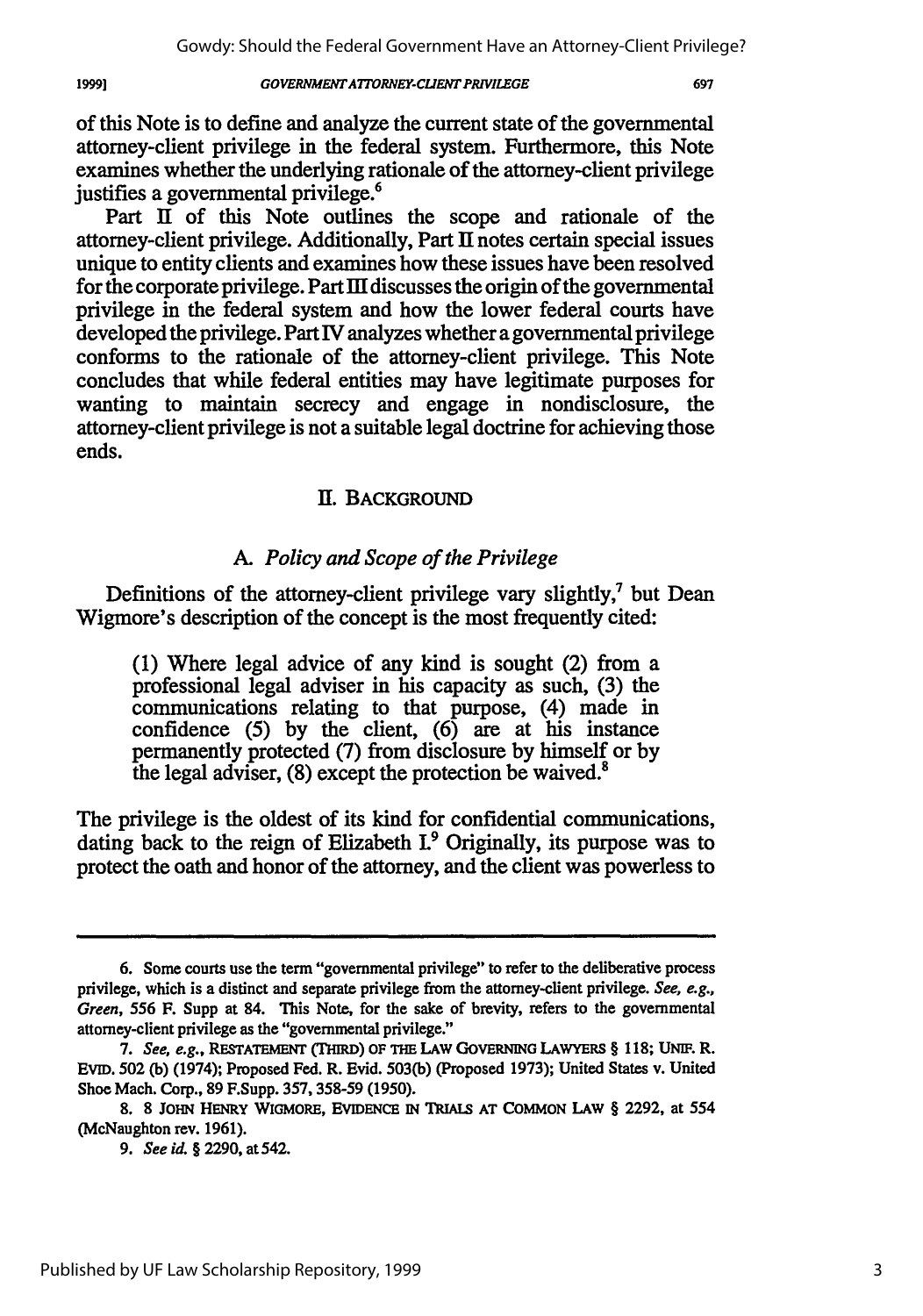#### *FLORIDA LAW REVIEW*

 $[Vol. 51]$ 

prohibit the attorney from waiving the privilege.'0

Since the late 1700s, the policy of the privilege has been "to promote freedom of consultation" between client and attorney.<sup>11</sup> In the Supreme Court's words, the privilege encourages "full and frank communication between attorneys and their clients."<sup>12</sup> The privilege protects all types of communications including, inter alia, letters, faxes, documents, phone conversations, and e-mails.13 To accomplish its purpose, the privilege bars any compelled disclosure of confidential attorney-client communications, absent the client's consent.'4

The rationale for encouraging full disclosure is not to benefit the client; rather, the privilege's objective is to **"promote...** observance of [the] law and [the] administration of justice."<sup>15</sup> For this objective to be achieved, the privilege is founded upon three fundamental assumptions.16 First, the complexities and uncertainties of the law require a client to consult with an attorney to vindicate her rights and to comply with her obligations.<sup>17</sup> Second, full disclosure **by** the client enables the attorney to sift through the facts and to give the client sound legal advice.<sup>18</sup> The third, and most controversial, assumption is that clients would not reveal personal, unpleasant or embarrassing facts without the assurance that their attorney could not be compelled to disclose those facts.<sup>19</sup>

Lawyers widely believe the third assumption, $^{20}$  despite a scarcity of empirical evidence.<sup>21</sup> Of course, if the third assumption is invalid, then the

13. *See* **RESTATEMENT** (THIRD) OF **THE** LAW GOVERNING LAWYERS § 119 cmt. b. **A** communication "is any expression through which a **...** person undertakes to convey information to another... and any document or other record revealing such an expression." *Id. §* 119.

14. *See* **8** WIGMORE, *supra* note **8,** § 2291, at 545.

15. Upjohn Co. v. United States, 449 **U.S.** 383, 389 (1981).

16. See RESTATEMENT (THIRD) OF THE LAW GOVERNING LAWYERS § 118 cmt. c; WOLFRAM, *supra* note 4, *§* 6.1.3, at 243.

17. *See* RESTATEMENT TMRD) OF THE LAw GOVERNING LAWYERS *§* 118 cmt. *c; see also* WOLFRAM, *supra* note 4, § 6.1.3, at 243. The Supreme Court implicitly agreed with this proposition **by** noting that corporate clients are required to frequently consult their lawyers because of "the vast and complicated array of regulatory legislation confronting the modem corporation." *Upjohn,* 449 **U.S.** at 392.

18. *See Upjohn,* 449 **U.S.** at 391-92; **RESTATEMENT** (THIRD) **OF** THE **LAW GOVERNING** LAWYERS § **118** cmt. c; *see also* WOLFRAM, *supra* note 4, § 6.1.3, at 243.

*19. See* **RESTATEMEN** (TMIRD) **OF** THE LAW **GOVERNING** LAWYERS § **118** cmt. c; *see also* WOLFRAM, *supra* note 4, § **6.1.3,** at 243.

20. *See* RESTATEMENT (THIRD) OF THE LAW GOVERNING LAWYERS § 118 cmt. c.

21. *See* WOLFRAM, supra note 4, § **6.1.3,** at 243 & n.7; *see generally* Note, *Functional Overlap between the Lawyers and Other Professionals: Its Implications for the Privileged Communications Doctrine,* **71** YALELJ. **1226 (1962)** (noting that nonlawyers are far less likely to

<sup>10.</sup> *See id.* § 2290, at 543, 545.

<sup>11.</sup> *Id.* § 2291, at 545.

<sup>12.</sup> Swidler &Berlin v. United States, 118 **S.** Ct. 2081,2084 (1998) (quoting Upjohn Co. v. United States, 449 U.S. 383, 389 (1981)).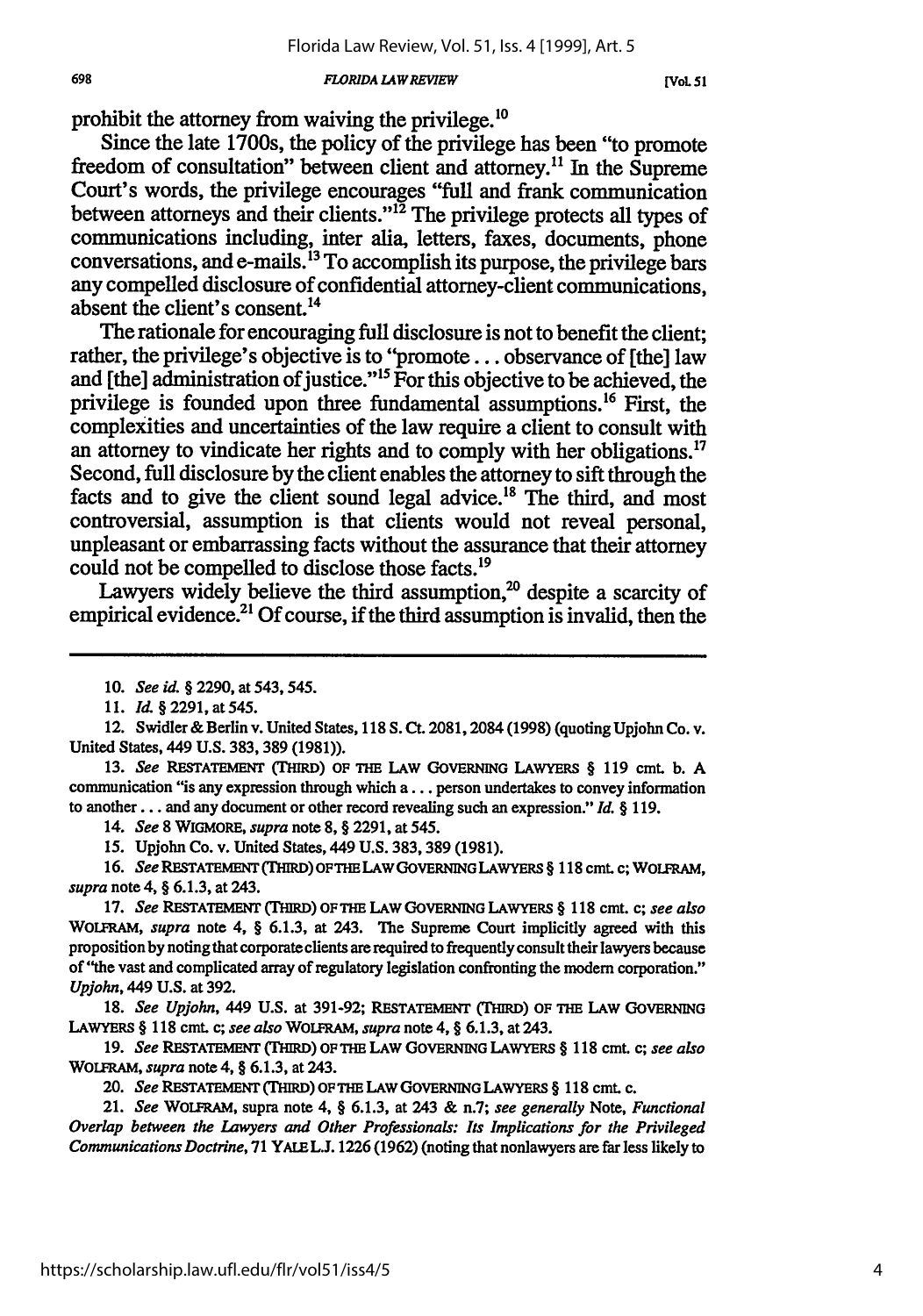entire rationale for the privilege is undermined. To put it more plainly, if the privilege does not encourage clients to consult an attorney and to make full disclosures, then attorneys are unable to sift through the pertinent facts to give sound legal advice, and the administration of justice is not benefitted. Furthermore, the privilege only retains its deleterious effect: It excludes relevant evidence from the finder of fact.<sup>22</sup>

To compensate for the speculative nature of the privilege, courts have consistently held that the scope of the privilege should "be strictly confined within the narrowest possible limits."<sup>23</sup> Moreover, the scope of the privilege does not cover all communications between an attorney and the  $\tilde{c}$ lient.<sup> $\tilde{z}$ </sup> For example, the communication must be for the purpose of seeking legal advice.<sup>25</sup> Courts have denied the privilege when a client seeks business advice or other services from an attorney.<sup>26</sup>

Another requirement is that communication be confidential.<sup>27</sup> To satisfy the confidentiality requirement, the client must have a reasonable expectation that only the attorney, and not any third party, will receive the communication.<sup>28</sup> The privilege also protects communications made by a client's agents or an attorney's agents, if they facilitate the rendering of legal advice.29 For example, the privilege is not destroyed just because the client's secretary types a letter for the client requesting legal advice.<sup>30</sup>

Additionally, the law only mandates that the communication, and not its underlying facts, be confidential. $31$  For example, suppose in a private meeting with no other person present, a client tells her attorney, "John and **I** saw Jack robbing the store." The underlying fact (Jack robbing the store)

19991

*25. See* 8 WIGMORE, *supra* note **8,** §§ 2292,2296, at 554,566-67; RESTATEMENT **(TImD)** OFTHELAW **GOVERNING** LAWYERS §§ 118,122.

**29.** *See* 8 WIGMORE, *supra* note **8,** § **2311,** at **601-02; RESTATEMENT (THIRD) OFTHE** LAW **GOVERNING** LAWYERS § 120 cmt. e.

believe the privilege encourages disclosure).

<sup>22.</sup> *See* WOLFRAM, *supra* note 4, § 6.1.4, at 243-44; *see also* 8 WIGMORE, *supra* note 8, § 2291, at 554.

<sup>23. 8</sup> WIGMORE, *supra* note 8, § 2291, at 554 &n.6; WOLFRAM, *supra* note4, § 6.1.4, at 244 **&** n.9.

<sup>24.</sup> *See, e.g.,* **RESTATEMENT** (THIRD)OFTHELAWGOVERNINGLAWYERS § 119 cmt. b (noting that communications through a public mode may not be sufficiently confidential to fall under the privilege's protection).

**<sup>26.</sup>** *See* WOLFRAM, *supra* note 4, § **6.3.2,** at 251 & nn. 53-59; *see also* 25 WRIGHT & *GRAHAM,* supra note 5, § 5475, at **133** & n.67. However, the legal advice sought may be for either a nonlitigious or litigious purpose. *See* 8 WIGMORE, *supra* note 8, § **2295,** at 565.

**<sup>27.</sup>** *See* 8 WIGMORE, *supra* note 8, §§ **2292, 2311,** at 554,599; RESTATEMENT (THIRD) OF **THE** LAW GOVERNING LAWYERS §§ 118,121.

**<sup>28.</sup>** *See* 8 WIGMORE, *supra* note 8, § **2311,** at **601-02;** RESTATEMENT **(THIRD)** OF THE LAW **GOVERNING** LAWYERS § 121.

**<sup>30.</sup>** *See* RESTATEMENT (THIRD) OF THE LAW **GOVERNING** LAWYERS § 120 cmt. g.

**<sup>31.</sup>** *See id. §* 121 cmt. b (noting that the "matter communicated need not itself be secret").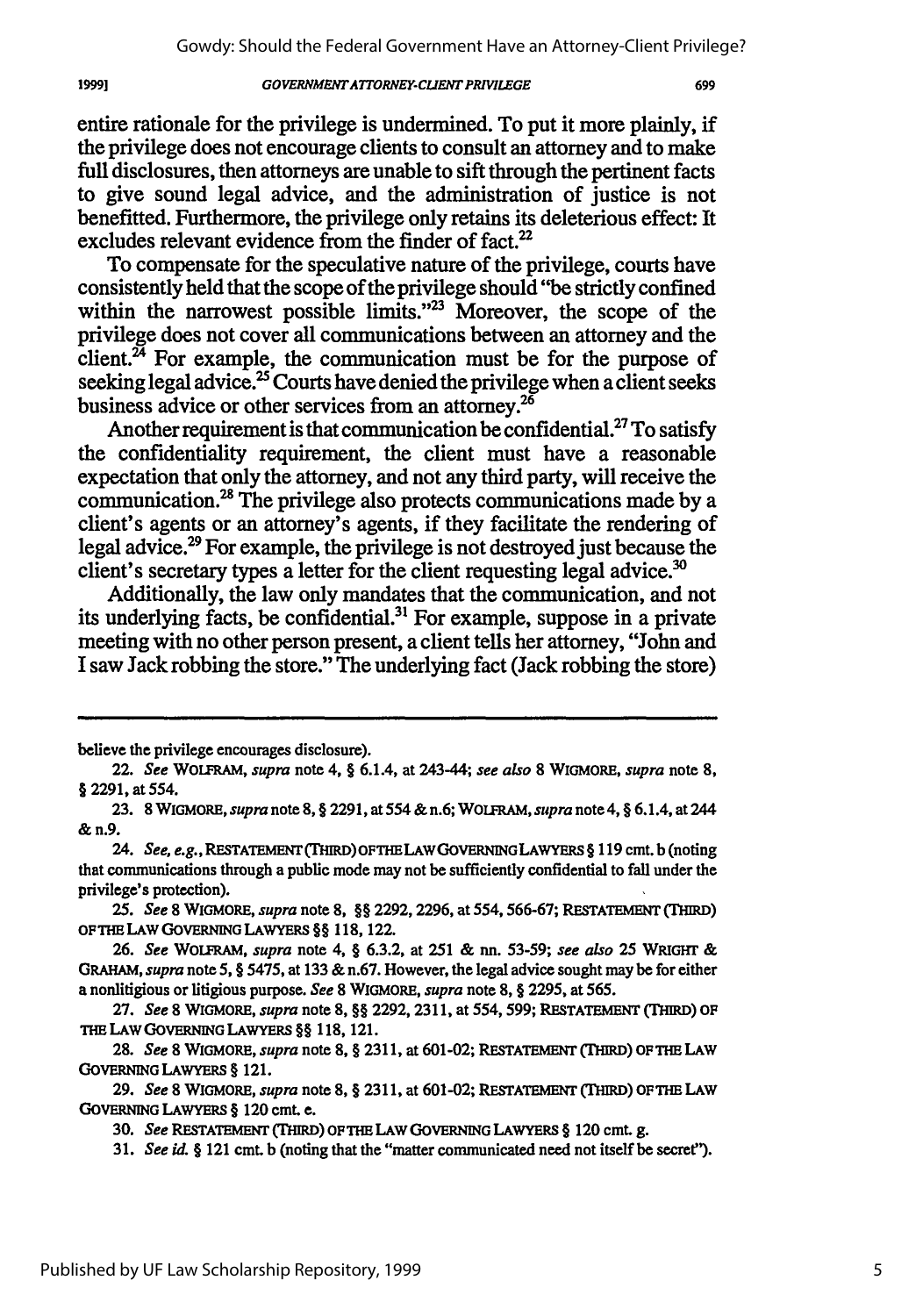#### *FLORIDA LA WREVIEW*

is obviously not confidential, because a third party (John) is also aware that Jack robbed the store. Nonetheless, the communication (the client's statement to the attorney) is protected, because no other person was present when the client made the communication, giving the client a reasonable expectation of secrecy. $32$ 

Although the privilege protects communications, it does not protect the underlying facts.<sup>33</sup> Using the same example, suppose a prosecutor asks the client at Jack's trial, "Did you see Jack rob the store?" The client cannot invoke the privilege, because the question involves a fact she observed. However, if the prosecutor asks, "Did you *tell your attorney* that Jack robbed the store?," then the client may invoke the privilege because the question inquires into a communication she made to her attorney.<sup>34</sup>

Lastly, the traditional justification for the privilege has been to protect communications from the client to the attorney, and not from the attorney to the client.35 However, due to practicalities, the privilege's scope includes communications from the attorney to the client.<sup>36</sup> Courts have rationalized that disclosing an attorney's legal advice would have a tendency to reveal the client's confidential communications.<sup>37</sup> Nonetheless, the purpose of protecting the attorney's communications is not to secure the attorney's "freedom of expression."<sup>38</sup>

### *B. The Privilege for Entity Clients*

### **1.** Issues for Entity Clients

Traditionally, the attorney-client privilege sought to foster an attorney's relation with a private individual.<sup>39</sup> In the last century, though, courts began to apply the privilege to both governmental and corporate entity clients.<sup>40</sup>

**<sup>32.</sup>** *See id.* **§** 121 cmt. **b &** c.

**<sup>33.</sup>** *See* Upjohn Co. v. United States, 449 **U.S. 383, 395-96 (1981); RESTATEMENT (THIRD) OFTHE LAW GOVERNING LAWYERS** § **119 cmt. d.**

<sup>34.</sup> *See* **RESTATEMENT (THIRD) OFTHE LAW GOVERNING LAWYERS** § **119** cmt. **d.**

**<sup>35.</sup>** *See* Charles **A.** Miller, *The Challenges to the Attorney-Client Privilege,* 49 VA. L. **REV. 262, 268 (1963).**

**<sup>36.</sup>** *See 8WIGMORE, supra* note **8,** § **2320,** at **628-29; MCCORMICKONEVIDENCE§ 89,** at 125 (John William Strong ed., 4th ed. **1992).**

**<sup>37.</sup>** *See* **8** WIGMORE, *supra* note **8,** § **2320,** at **628-29; MCCORMICK,** *supra* note **36,** § **89,** at **125.**

**<sup>38.</sup>** *See* **8** WIGMORE, *supra* note **8,** § **2320,** at **629.**

**<sup>39.</sup>** *See* **MCCORMICK,** *supra* note **36,** § **88,** at 124.

<sup>40.</sup> *See* **WOLFRAM,** *supra* note 4, § **6.5.2, 6.5.6,** at **283 &** n. **69, 290-91 &** nn.16-18 (collecting cases applying the privilege to corporations and governments). **The** United States Supreme Court first acknowledged a corporate attorney-client privilege in *United States v. Louisville & Nashville Railroad,* **236 U.S. 318,336 (1915).** The first federal court decision to apply the privilege to a government entity was *United States v. Anderson,* 34 F.R.D. **518, 522-23 (D.**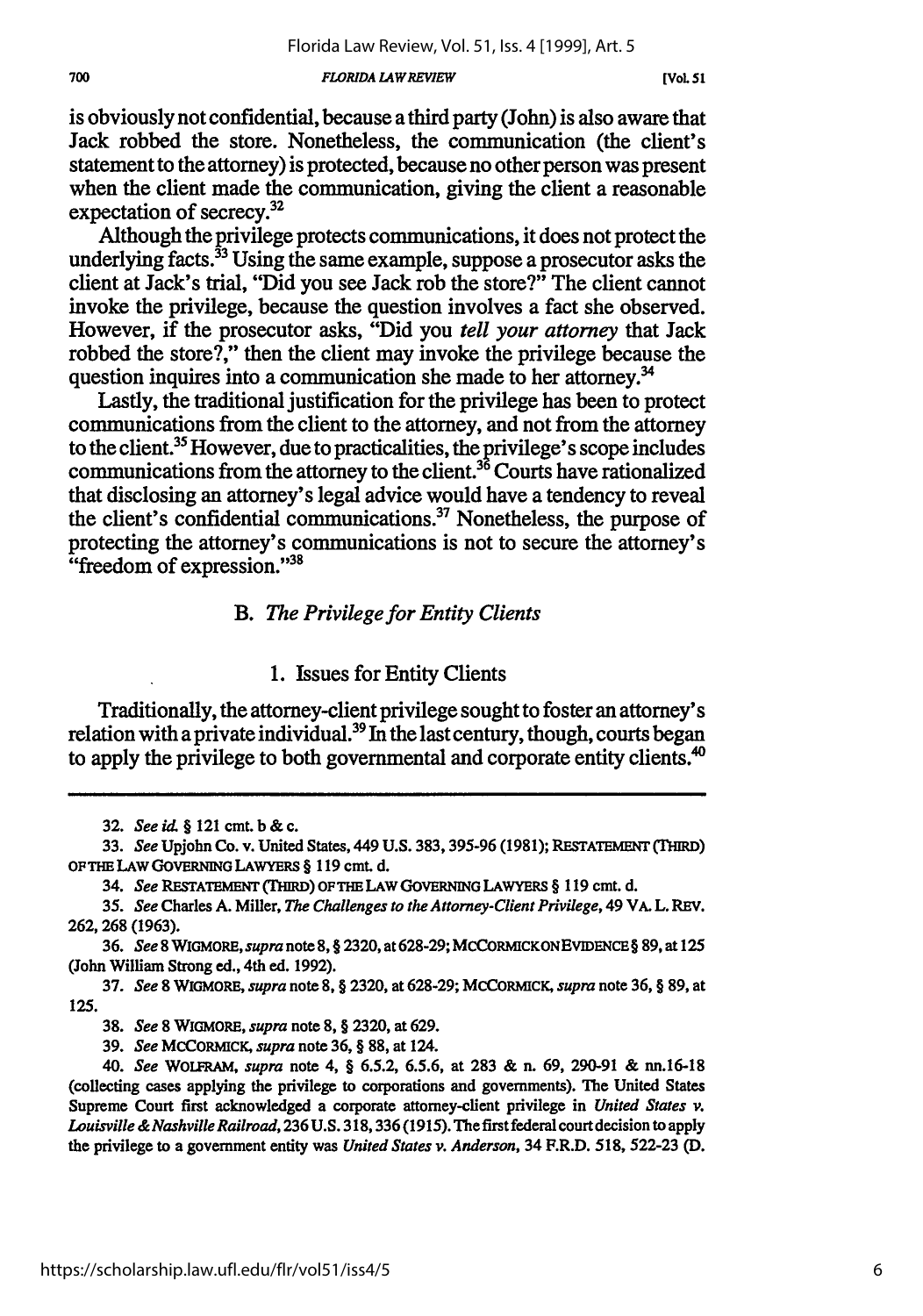In response, scholars and judges have examined some of the special issues that arise when entities assert the privilege." There are at least three special entity issues that courts need to resolve when assessing the scope and merits of a governmental attorney-client privilege.<sup>4</sup>

The first special issue is determining the identity of the client.<sup>43</sup> Natural persons communicate for themselves, but entities can only communicate through their agents.<sup>44</sup> Therefore, courts must decide which of the entity's agents are authorized to communicate for the entity and to seek legal advice.45 For example, while most would probably agree that the corporate president communicates for the client, courts must analyze whether lower-level employees also communicate on behalf of the entity.<sup>46</sup> This Note refers to this problem as the "client" issue.

Another aspect of the "client" issue is determining which agents of the entity may invoke or waive the privilege.<sup>47</sup> With private clients, the client both makes the communication and has the power to waive or invoke the privilege.48 When the client is an entity, it is possible that one agent (i.e., a lower-level employee) could make a privileged communication, but another agent (i.e., a senior manager) could have the authority to invoke or waive the privilege.<sup>49</sup>

**A** second issue is to what extent an entity may distribute communications without violating the privilege's confidentiality requirement.<sup>50</sup> For example, should an attorney's legal opinion be

Colo. 1963).

42. *See infra* text accompanying notes 43,50,51.

*44. See* Kobak, *supra* note 41, at 362; Simon, *supra* note 41, at 956.

<sup>41.</sup> *See, e.g.,* Radiant Burners, Inc. v. American Gas Assoc., 207 F. Supp. 771,772-74 (N.D. **Ill.** 1962), *reh'g granted,* 209 F. Supp. 321, *reversed* 320 F.2d 314 (7th Cir. 1963) (holding the attorney-client privilege was not available to corporate clients because it was a personal privilege, similar to the right of self-incrimination); James A. Gardner, *A Personal Privilege for* Communications *of Corporate Clients-Paradox or Public Policy,* 40 U. DET. L.J. 299, 305-20, 371-93 (1963); James B. Kobak, *The Uneven Application of* Attorney-Client *Privilege to Corporationsin the Federal Courts,* 6 **GA.** L.REV. 339,363-74 (1972); *see generally* David Simon, *The Attorney-Client Privilege as Applied to Corporations, 65* YALE **L.J.** 953 (1956); Note, *Attorney-Client Privilege for Corporate Clients: The Control Group Test,* 84 HARV. L. REV. 424 (1970).

<sup>43.</sup> *See* Gardner, *supra* note 41, at 384-89; Kobak, *supra* note 41, at 362-71; Simon, *supra* note 41, at 956-63.

<sup>45.</sup> *See id.;* **RESTATEMENT (TM=)** OF **THE LAW GOVERNING LAWYERS** § **123** cmt. **d** (Proposed Final Draft No. 1,1996); Simon, *supra* note 41, at 956-63 (detailing possible agents that could speak for a corporation).

<sup>46.</sup> **Cf.** Simon, *supra* note 41, at 956.

<sup>47.</sup> *See, e.g.,* **RESTATEMENT (rHIRD) OFTHE LAW GOVERNING** LAWYERS § **123** cmt. **j.**

<sup>48.</sup> *See* **8** WIGMORE, *supra* note 8, §§ 2321,2327, at 629,634-35.

<sup>49.</sup> *See* **RESTATEMENT (THIRD) OFTHE LAW** GOVERNING LAWYERS § **123** cmt. **j.**

*<sup>50.</sup> See* Gardner, *supra* note 41, at **386;** Kobak, *supra* note 41, at **371-73;** Simon, *supra* note 41, at **982-85.**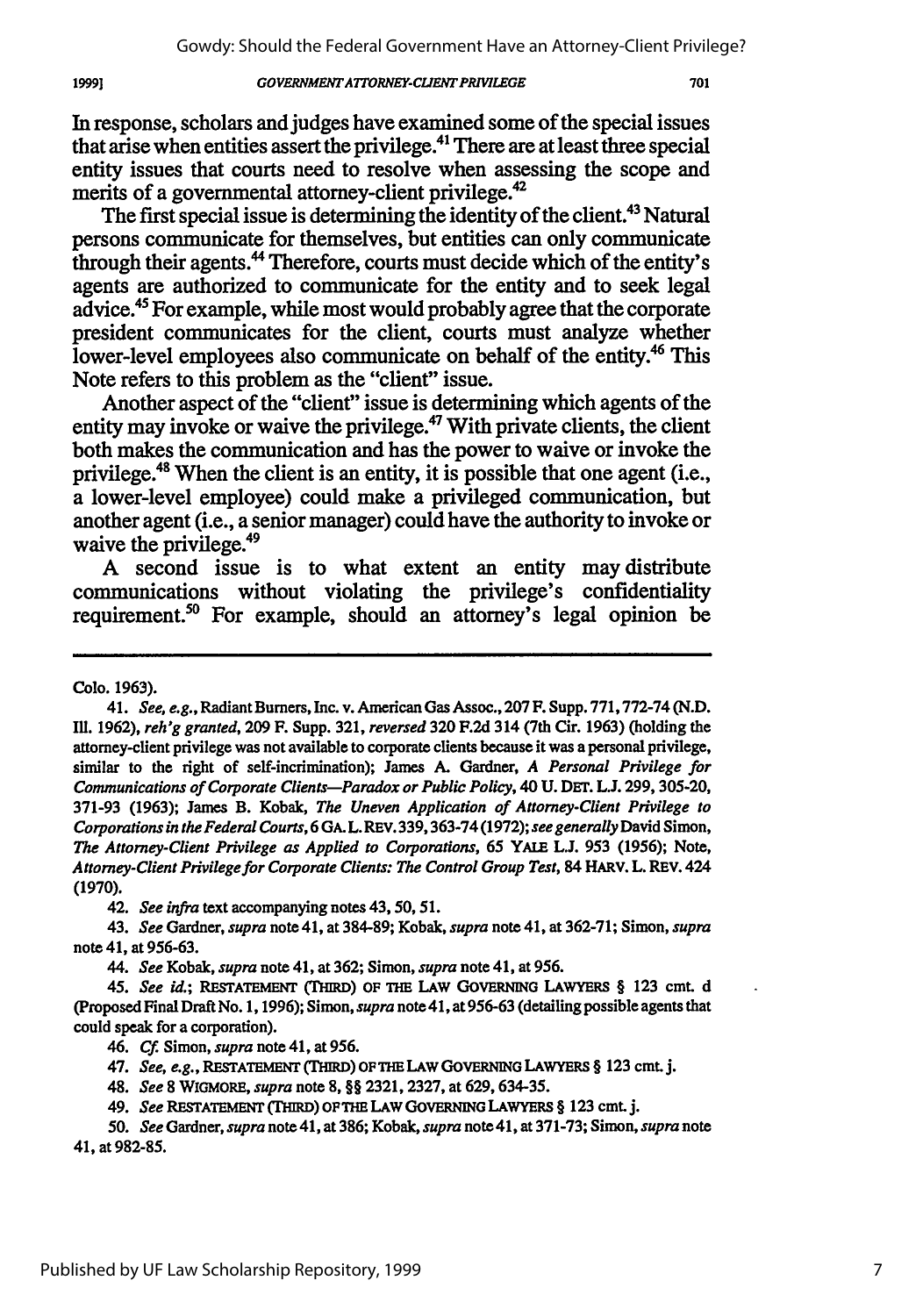#### *FLORIDA LAWREVIEW*

considered confidential if it is circulated to five hundred employees? If an agent communicates facts that are widely known within the entity, should the communication be protected? What if the facts are known outside the entity? This Note refers to these problems as the "confidentiality" issue.

Lastly, and most importantly, courts ought to address whether an attorney-client privilege actually encourages entities to make full disclosures to counsel.<sup>51</sup> As noted previously, one of the privilege's three assumptions is that clients would not otherwise disclose personal, unpleasant or embarrassing facts without the protection provided by the privilege.<sup>52</sup> This assumption, although lacking empirical support,  $53$  is rooted in the history of the common law.<sup>54</sup> However, the common law privilege was based upon a natural person client, not an entity client.<sup>55</sup> Just because the assumption may have been valid for natural person clients does not necessarily establish its validity for entity clients. Furthermore, if the assumption is invalid, the privilege cannot accomplish its objective of promoting the "observance of [the] law and [the] administration of justice."<sup>56</sup> This Note refers to this issue as the "encouragement" issue.

### 2. Federal Corporate Attorney-Client Privilege

Since both corporations and governments are entities, courts have relied upon the law of the corporate privilege when construing the governmental privilege.<sup>57</sup> Prior to 1981, the lower federal courts had developed two primary tests for the corporate privilege.<sup>58</sup> The first test, known as the "control group" test, limits the privilege to communications between the lawyer and persons who have a managerial responsibility to respond and take actions based upon the lawyer's advice.<sup>59</sup> Therefore, the "control" group" could be different persons within the corporation for different legal problems.<sup>60</sup> Additionally, for a communication to meet the confidentiality requirement, its distribution must be limited to members of the control

- *51. See* Gardner, *supra* note 41, at **328-338.**
- *52. See supra* text accompanying note 19.

56. Upjohn Co. v. United States, 449 **U.S.** 383,389 (1981).

*57. See, e.g,* Galarza v. United States, **179** F.R.D. **291, 295 (S.D. Ca. 1998); SEC** v. World-Wide Coin Inv., Ltd., **92** F.R.D. **65,66 (N.D. Ga. 1981).**

*58. See* **CHRISTOPHER** B. **MUELER & LAIRD C.** KRKPATRICK, **EVIDENCE** § 5.16, at 391 **(1995);** WOLFRAM, *supra* note 4, § 6.5.4, at 284.

*59. See In re* Grand Jury Investigation, **599 F.2d** 1224, **1235 (3d** Cir. **1979); MUEUER &** KIRKPATRICK, *supra* note **58,** § **5.16,** at **391;** WOLFRAM, *supra* note 4, § 6.5.4, at **284.**

**60.** *See* WOLFRAM, *supra* note 4, § 6.5.4, at **284-85.**

*<sup>53.</sup> See supra* note **21.**

*<sup>54.</sup> See* **8 WIGMORE,** *supra* note **8,** § **2291,** at 545 ('The policy of the privilege has been **plainly** grounded **since** the **latter** part **of** the **1700's on subjective considerations... to promote** freedom of consultation by legal advisers.").

*<sup>55.</sup> See* **MCCORMICK,** *supra* note 36, **§** 88, at 124.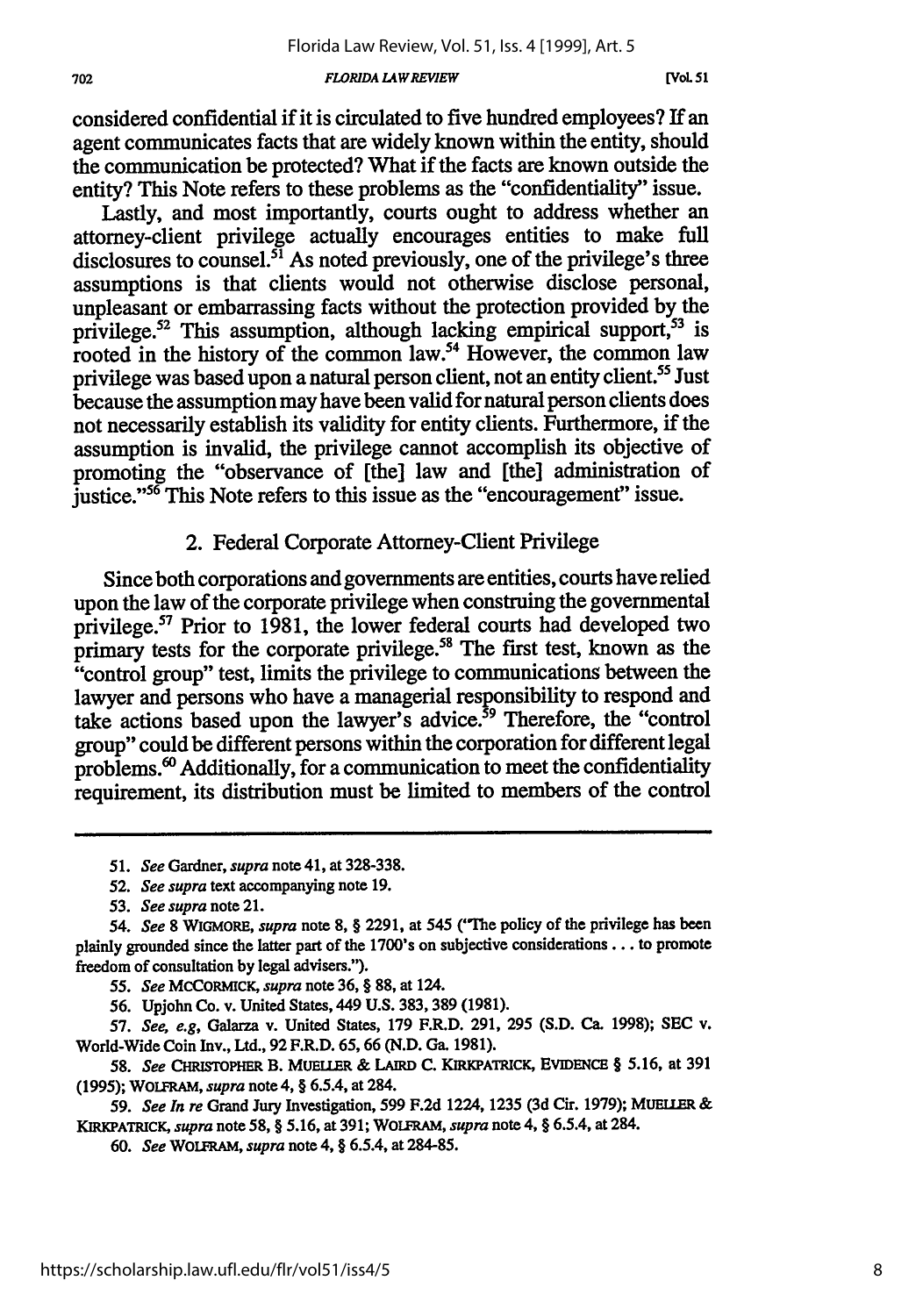703

group.<sup>61</sup> Lastly, senior management maintains the power to invoke or waive the privilege.<sup>62</sup>

The second test developed by the courts is known as the "subject matter" test.<sup>63</sup> Under this test, any communication made by any employee to the corporation's lawyer is protected, so long as it relates to the performance of employment duties and was made for the purpose of assisting the lawyer in rendering legal services to the corporation. $64$  Some courts adopted a modified subject matter test, which requires that the request for legal services originate with a superior officer and that further dissemination of the communication be limited to those with a need for such information.<sup>65</sup> This test also grants senior management the right to invoke or waive the privilege.'

After years of debate about the merits of the two tests, the Supreme Court reviewed *Upjohn Co. v. United States.67* Upjohn had discovered through an independent audit that one of its foreign subsidiaries had possibly made illegal payments to foreign officials.<sup>68</sup> In response, Upjohn's general counsel conducted an internal investigation.<sup>69</sup> As part of the investigation, corporate attorneys interviewed various employees and sent questionnaires to some of them.<sup>70</sup> The chairman of the board directed employees to cooperate with the attorneys, to fully disclose all information, and to keep the communications confidential.7! During a subsequent government investigation, the IRS issued a summons demanding that Upjohn produce all files relating to the attorneys' internal investigation.<sup>72</sup> Upjohn declined and eventually petitioned the Supreme Court for review.73

The Court rejected the control group test, although it did not expressly adopt the subject matter test.<sup>74</sup> The Court rested its holding upon the strong need of corporate counsel to obtain all the facts before rendering a sound

19991

<sup>61.</sup> *See* Kobak, *supra* note 41, at 372.

**<sup>62.</sup>** *See* WOLFRAM, *supra* note 4, § 6.5.4, at 286.

<sup>63.</sup> *See* MUELLER & KIRKPATRICK, *supra* note 58, § 5.16, at 391; WOLFRAM, *supra* note 4, § 6.5.4, at 284.

*<sup>64.</sup> See* Harper& Row Publishers, Inc. v. Decker, 423 F.2d 487,491-92 (7th Cir. 1970), *affid by equally divided court,* 400 **U.S.** 348 **(1971); MUELLER** & **KIRKPATRICK,** *supra* note **58,** § **5.16,** at 391-92.

*<sup>65.</sup> See* Diversified Indus., Inc. v. Meredith, **572** F.2d 596, 609 (8th Cir. 1977)(en bane); WOLFRAM, *supra* note 4, § 6.5.4, at 284.

<sup>66.</sup> *See* WOLFRAM, *supra* note 4, § 6.5.4, at 286.

<sup>67. 449</sup> **U.S.** 383 (1981); *see* WOLFRAM, *supra* note 4, § 6.5.4, at 285.

<sup>68.</sup> *See Upjohn,* 449 **U.S.** at 386.

<sup>69.</sup> *See id.*

<sup>70.</sup> *See id.* at 386-87.

<sup>71.</sup> *See id.* at 387.

**<sup>72.</sup>** *See id.*

<sup>73.</sup> *See id.* at 388.

<sup>74.</sup> *See id.* at 392-93.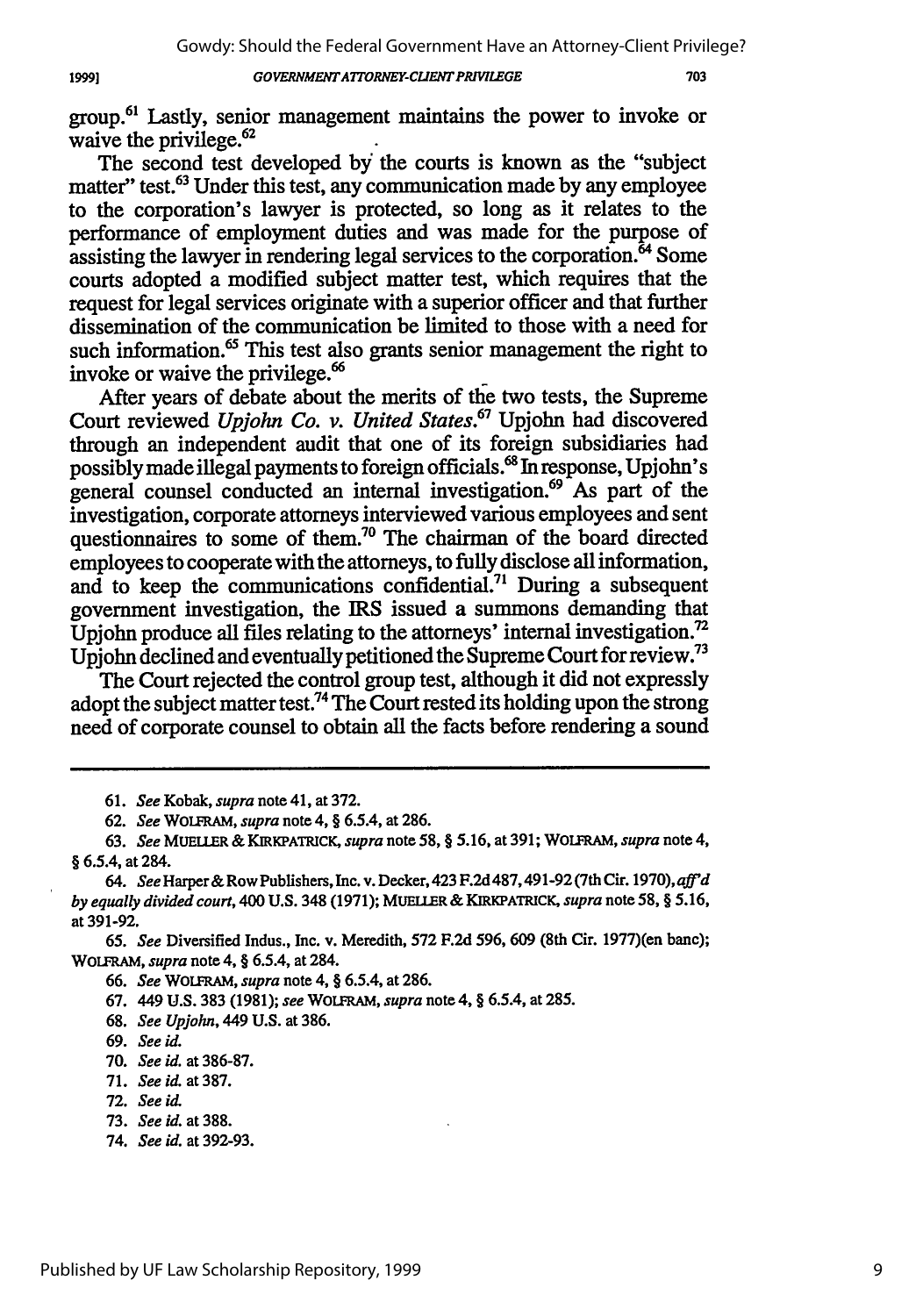#### *FLORIDA LAWREVIEW*

legal opinion to a corporation.<sup>75</sup> In particular, the Court stressed that Upjohn's superior officers directed the investigation in order to obtain legal advice and that Upjohn's lower-level employees possessed all the relevant information relating to the attorneys' legal advice.76 Without disclosures by lower-level employees, management could not unearth the pertinent facts and obtain a sound legal opinion for the corporate client.<sup>77</sup> Conversely, if only disclosures by senior management were privileged, then corporate counsel would be hampered in gathering legally relevant facts from non-managerial employees.<sup>78</sup> Furthermore, attorneys would be unable to give full and frank legal advice to lower-level employees who implement corporate policy.<sup>79</sup> Such encumbrances would "limit the valuable efforts of corporate counsel to ensure their client's compliance with the law."<sup>80</sup>

In regards to the "confidentiality" issue, the Court was unclear and failed to explain to what extent communications must be kept confidential within'the corporation to qualify for the privilege. However, the Court did emphasize the fact that Upjohn's senior management had ordered all employees to keep confidential the contents of their interviews with corporate counsel.<sup>81</sup> Therefore, if a corporation treats a communication as confidential, it can expect to receive the protection of the privilege.<sup>82</sup>

On the "client" issue, *Upjohn* permits any corporate employee to speak for the client, but the opinion appears to require that senior management direct the lower-level employee to communicate with the lawyer.<sup>83</sup> Nevertheless, the Court did not alter the role of senior management as the holder of the privilege.<sup>84</sup> Thus, a lower-level employee's communications may be protected, but senior management may choose to waive the privilege and disclose the communication without the consent of the employee.<sup>85</sup> Additionally, when faced with a subpoena for an employee's communications, senior management, not the employee, decides whether to assert the privilege.<sup>86</sup>

On the "encouragement" issue, the *Upjohn* model is possibly

77. *See* id

- **81.** *See id.* at395&n.5.
- **82.** *See* MCCORMICK, *supra* note **36,** § **87.1,** at **123.**
- **83.** *See Upjohn,* 449 **U.S.** at 394
- 84. *See* WOLFRAM, *supra* note 4, § 6.5.4, at **287.**
- 85. *See id*
- **86.** *See id.*

<sup>75.</sup> *See* id at **392.**

<sup>76.</sup> *See* id. at **394-95.**

**<sup>78.</sup>** *See* id. at **392.**

**<sup>79.</sup>** *See id.*

**<sup>80.</sup>** *Id.*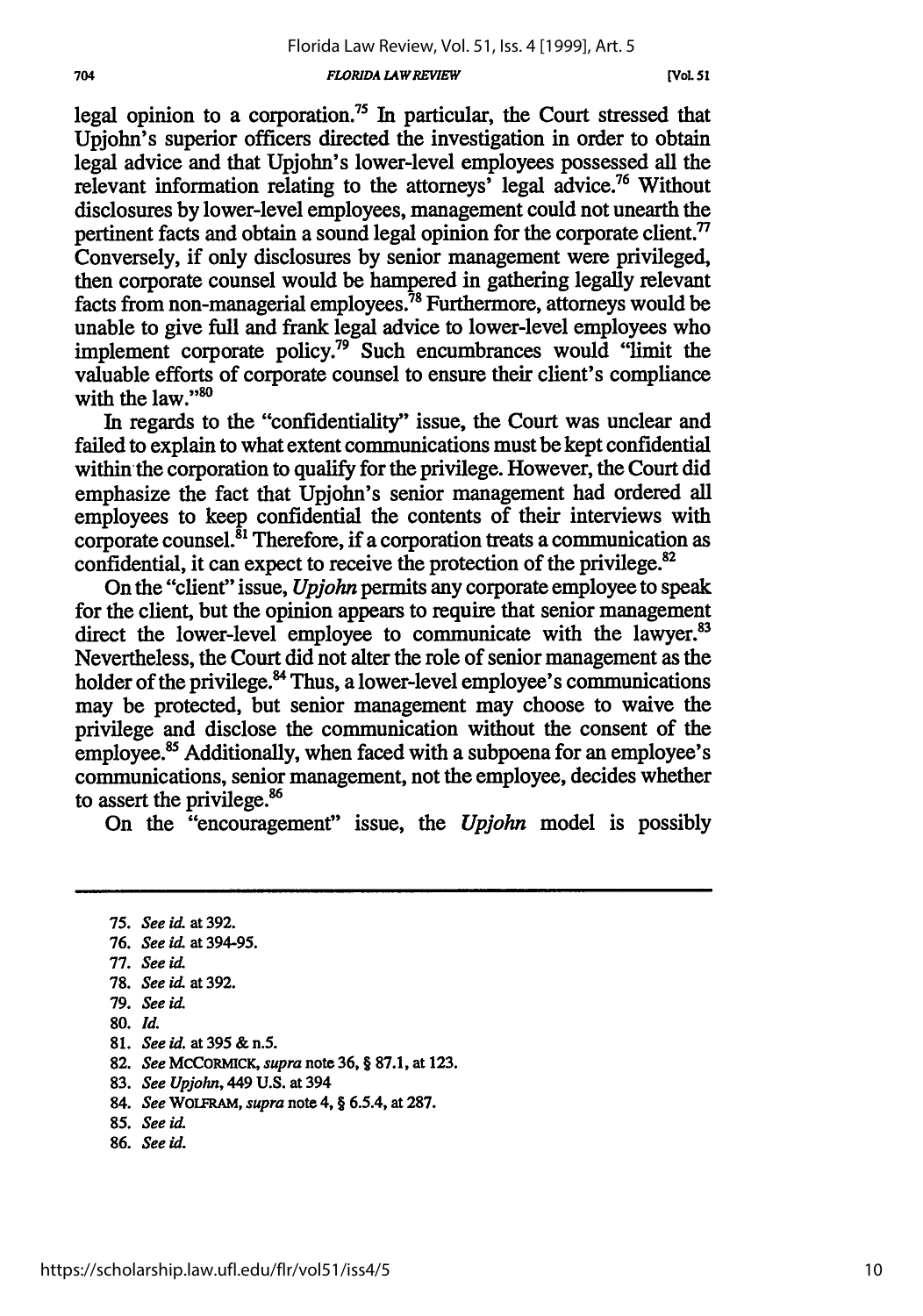defective.<sup>87</sup> Because senior management may waive the privilege without the employee's permission, the employee has no reason to believe that his communication is confidential.<sup>88</sup> Therefore, the law does not provide an incentive to the employee to make a full disclosure.<sup>89</sup> More likely, pressure from upper management, as occurred in *Upjohn,* will encourage full disclosure by lower-level employees rather than any incentive provided by the attorney-client privilege.<sup>50</sup>

Despite this flaw, *Upjohn's* result can be defended, because it does provide a legal incentive to senior managers and corporate counsel to conduct internal investigations into corporate wrongdoing.<sup>91</sup> If internal investigations were likely to be discoverable by government investigators or opposing parties, senior managers might be inclined to ignore possible wrongdoing rather than investigating and correcting illegal activity.<sup>92</sup> The Court's rationale for granting a broad privilege to corporate entities was to encourage corporate managers to seek counsel for the purpose of ensuring the corporation's compliance with the law.<sup>93</sup>

Some commentators have criticized the Court's rationale as unrealistic. 4 Nevertheless, lower federal courts must accept *Upjohn,* and this Note does not aim to dispute *Upjohn's* rationale. Rather, this Note attempts to explain the justification for a governmental privilege based upon the Court's reasoning in *Upjohn.* Because the government is an entity, similar to a corporation, *Upjohn* could be, and often is, construed as controlling law for any government assertion of the privilege. A critical question, therefore, is whether the attorney-client privilege provides a similar incentive to government officials to seek counsel in order to ensure that their government entity is complying with the law.

## IlI. HISTORY AND SCOPE OF THE GOVERNMENTAL ATrORNEY-CLIENT PRIVILEGE

Today, nearly all federal courts agree that government entities, like natural persons and corporations, are entitled to an attorney-client privilege.<sup>95</sup> Despite agreement on the existence of a governmental

93. *See Upjolm,* 449 U.S. at 392-93.

<sup>87.</sup> *See* John E. Sexton, *A Post-Upjohn Consideration of the Corporate Attorney-Client Privilege,* 57 N.Y.U. L. REV. 443,466-67 (1982).

<sup>88.</sup> *See id.*

**<sup>89.</sup>** *Cf. id.* at 467.

**<sup>90.</sup>** *Cf. id.*

<sup>91.</sup> *Cf generally id.* at 466-68.

<sup>92.</sup> *Cf. id.*

<sup>94.</sup> *See* **MUEUER** & KIRKPATRICK, *supra* note *58,* § 5.16, at 396 n. 26 (collecting scholarly criticism).

*<sup>95.</sup> See supra* note 4.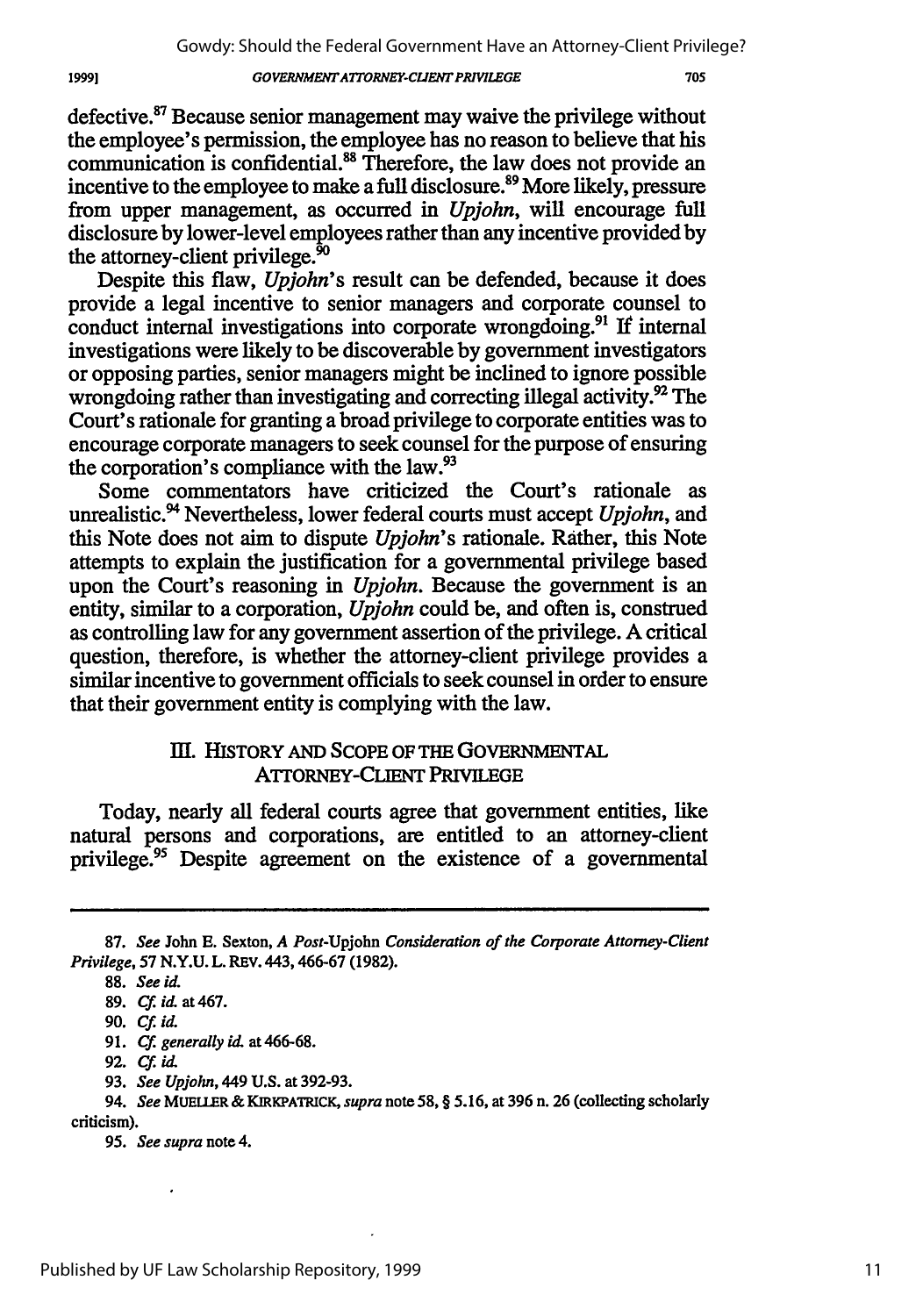*FLORIDA LAWREVIEW*

privilege, no uniform rule as to its application exists in the federal system.<sup>96</sup> Currently, there is no *Upjohn* equivalent in which the Supreme Court has delineated its view. Therefore, to determine the scope and merits of the governmental privilege, one must examine lower court opinions.

# *A. Origins of the Governmental Attorney-Client Privilege*

# **1.** Freedom of Information Act

The governmental attorney-client privilege is not deeply rooted in the common law.<sup>97</sup> Most of the federal case law concerning the privilege has arisen out of the Freedom of Information Act **(FOIA),9 s** although there is some scant evidence of a federal governmental privilege prior to FOIA's enactment in 1967.<sup>99</sup> FOIA enables any citizen to request and to obtain information from the government;<sup>100</sup> however, FOIA was not enacted as a rule of discovery or evidence.<sup>101</sup> In spite of this, courts have looked to FOIA for guidance as to the scope of the governmental privilege, even in non-FOIA litigation.<sup>102</sup>

Until rather recently, government officials had little need for an attorney-client privilege.<sup>103</sup> Under the Federal Housekeeping Act, officials were empowered to adopt organizational regulations for government  $a$ gencies.<sup>104</sup> With this authority, agency heads created regulations prohibiting subordinate officials from disclosing government documents

99. *See, e.g.,* United States v. Anderson, 34 F.R.D. 518, **523 (D.** Colo. 1963). The court applied a standard for a corporate privilege, as set out in *United States v. United Shoe Machinery Corp.,* 89 F. Supp. **357** (D. Mass. 1950), without discussion as to any distinction between corporate and government entities. *See id*

*100. See* Patricia M. Wald, *The Freedom of Information Act: A Short Case Study in the Perils and Paybacks of Legislating Democratic Values,* 33 **EMORY L.J.** 649,655 (1984). The author has served as Circuit Judge, United States Court of Appeals for the District of Columbia Circuit and has authored several **FOIA** opinions. *See, e.g.,* Coastal States **Gas** Corp. v. Department of Energy, 617 F.2d 854 (1980).

101. *See* NLRB v. Sears, Roebuck & Co., 421 **U.S.** 132, 143 n.10 (1975).

102. *See, e.g.,* Jupiter Painting Contracting Co. v. United States, 87 F.R.D. 593,597 **(E.D.** Pa. **1980).**

*<sup>96.</sup> See* WOLFRAM, *supra* note 4, § 6.5.6, at 290-91.

<sup>97.</sup> *See* **25 WRIGHT** & **GRAHAM,** *supra* note **5,** § 5475, at 124 & n.4.

<sup>98.</sup> *See In re* Lindsey (Grand Jury Testimony), 148 F.3d 1100, 1104 (D.C. Cir.), *published infull,* 158 F.3d 1263, *cert. denied,* 119 **S.** Ct. 466.(1998). The Eight Circuit considered FOIA attorney-client privilege law to be sui generis. *See In re* Grand Jury Subpoena Duces Tecum, 112 F.3d 910,917 (8th Cir.), *cert. denied,* 117 **S. Ct.** 2482 (1997).

**<sup>103.</sup>** *See* **MCCORMICK,** *supra* note **36,** § **108,** at **152.**

*<sup>104.</sup> See MCCORMICK, supra* note 36, § 108, at 152 (citing 5 **U.S.C.** § **822,** R.S. § 161 (1875)); Don lively, *GovernmentHousekeepingAuthority: Bureaucratic Privileges Withouta Bureaucratic Privilege,* 16 **HARV.** C.R.-C.L. L. REV. 495,498 (1981).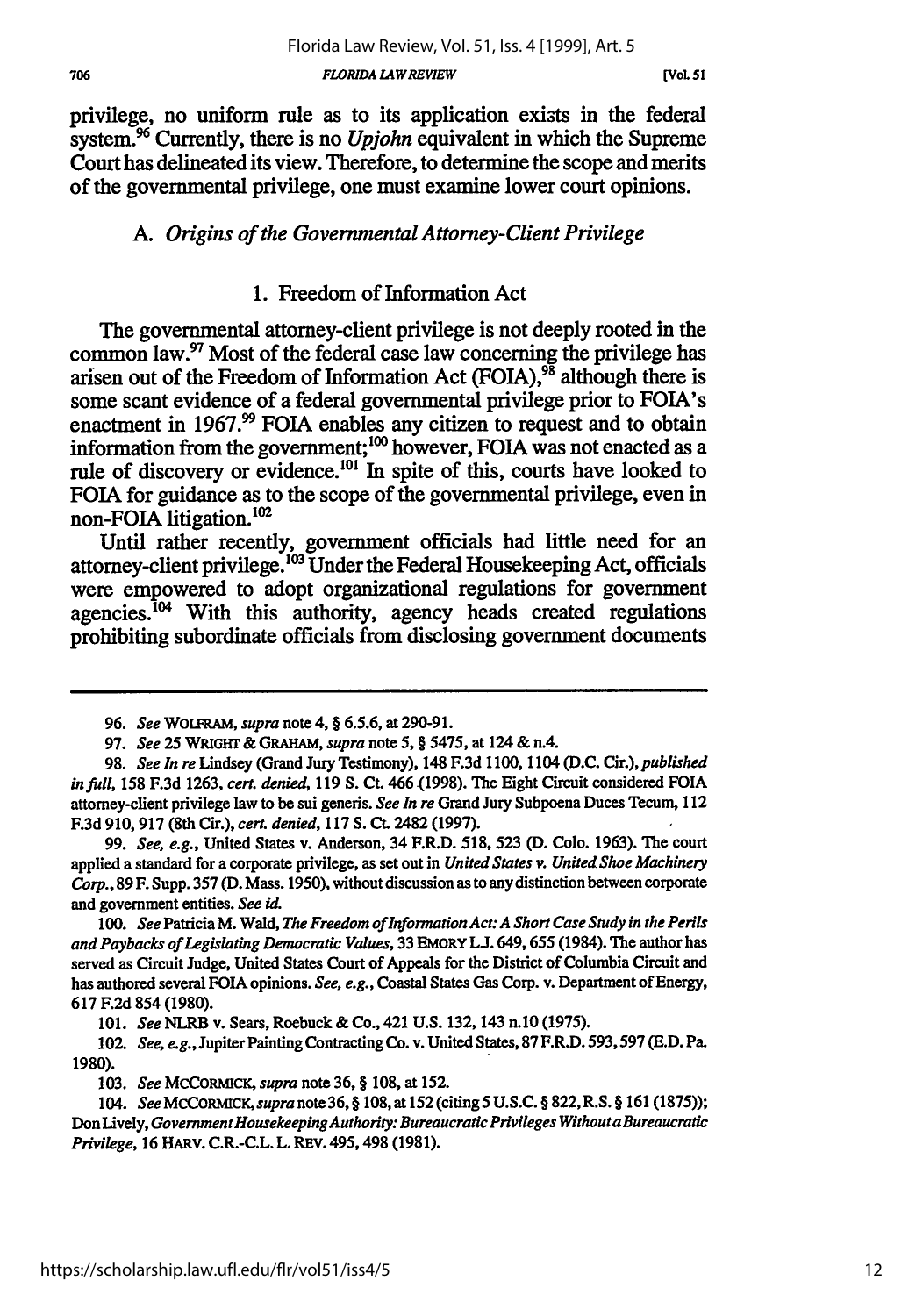and from testifying, even when served with a court subpoena.<sup>105</sup> The Supreme Court twice upheld the validity of such regulations.<sup>106</sup>

In response, Congress amended the housekeeping statute in **1958** to expressly state that officials were not authorized to withhold information from the public.<sup>107</sup> Congressional policy moved towards even greater governmental openness with the passage of FOIA in **1967.0"** The purpose of the bill was to establish a policy favoring full agency disclosure of information.<sup>109</sup> Congress intended FOIA to make almost every document generated **by** a government agency available to the public in one form or another.<sup>110</sup> As the Supreme Court elaborated, "[FOIA sought] to permit access to official information long shielded unnecessarily from public view and attempt[ed] to create a judicially enforceable public right to secure such information from possibly unwilling official hands."<sup>111</sup>

During the committee hearings for FOIA, many government witnesses expressed concern that unlimited public access to government documents would inhibit a "full and frank exchange of opinions" among officials.<sup>112</sup> As a result, Congress created Exemption  $5^{113}$  one of nine specific exemptions that permitted government officials to shield documents from the public." 4 The text of Exemption **5** protects against disclosure of "inter-

**105.** *See* Lively, *supra* note 105, at 498.

*106. See* United States *ex. reL* Touhy v. Ragen, 340 U.S. 462, 467-68 (1951); Boske v. Comingore, 177 U.S. 459,467-70 (1900).

- 108. *See* MCCORMICK, *supra* note 36, § 108, at 152.
- 109. *See* **S.** REP. No. 89-813, at 3 (1965).
- 110. *See* NLRB v. Sears, Roebuck & Co., 421 **U.S.** 132, 136 (1975).
- 111. EPA v. Mink, 410 U.S. 73,80 (1973).
- 112. *See* H.R. REP. 89-1497, at 10 (1966), *reprinted in* 1966 U.S.C.C.A.N. 2418,2427.
- 113. *See 5* **U.S.C.** § 552(b)(5).
- 114. Section 552(b) provides in relevant **part:**

**(b)** This section does not apply to matters that are-

- **(1) (A)** specifically authorized under... an Executive order to be kept secret in the interest of national defense or foreign policy... **;**
- (2) related solely to the internal personnel rules and practices of any agency;
- **(3)** specifically exempted from disclosure **by** statute... **;**
- (4) trade secrets and commercial or financial information obtained from a person and privileged or confidential;
- (5) inter-agency or intra-agency memorandums or letters which would not be available **by** law to a party other than an agency in litigation with the agency;
- (6) personnel and medical files **...** the disclosure of which would constitute a clearly unwarranted invasion of personal privacy;
- (7) records or information compiled for law enforcement purposes, but only to the extent that the production of such law enforcement records or

19991

<sup>107.</sup> *See* Pub. L. No. 85-619, 72 Stat. 547 (1958) (codified as amended at 5 **U.S.C.** § 301 (1994)).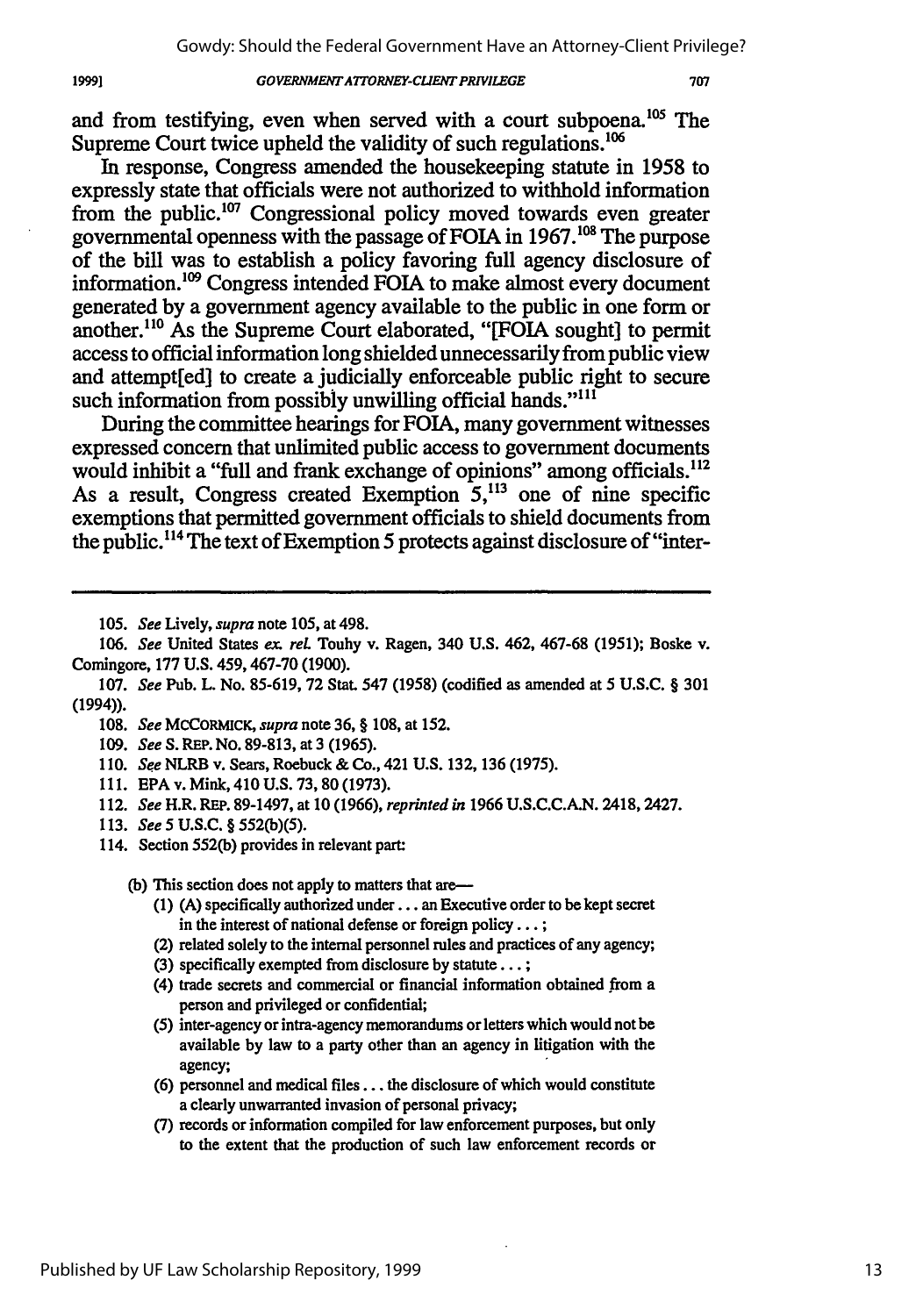*FLORIDA LAW REVIEW*

agency or intra-agency memorandums or letters which would not be available by law to a party."<sup>115</sup>

Two particular provisions in the congressional reports have lent credence to the argument that Congress intended to grant government agencies an attorney-client privilege.<sup>116</sup> First, the Senate noted that Exemption **5** "would include the working papers of the agency attorney and documents which would come within the attorney-client privilege if applied to private parties." 17 Second, the House stated Exemption **5** would apply, unless the information "would routinely be disclosed to a private party through the discovery process in litigation with the agency."<sup>118</sup> Neither the Senate nor the House detailed the proper scope of a governmental privilege, although the Senate did state that it intended "to delimit [Exemption **5]** as narrowly as consistent with efficient Government operation."<sup>119</sup>

> information **(A)** could reasonably be expected to interfere with enforcement proceedings, (B) would deprive a person of a right to a fair trial or an impartial adjudication, **(C)** could reasonably be expected to constitute an unwarranted invasion of personal privacy, **(D)** could reasonably be expected to disclose the identity of a confidential source .... **(E)** would disclose techniques and procedures for law enforcement investigations or prosecutions, or would disclose guidelines for law enforcement investigations or prosecutions if such disclosure could reasonably be expected to risk circumvention of the law, or (F) could reasonably be expected to endanger the life or physical safety of an individual;

- **(8) ...** reports prepared **by...** or for the use of an agency responsible for the regulation or supervision of financial institutions; or
- **(9)** geological and geophysical information and data, including maps, concerning wells.

#### **5 U.S.C.** § 552(b)(1994)

*115. Id. §* 552(b)(5).

116. The District of Columbia Circuit has stated in dicta that Congress did not intend to "create" a governmental attorney-client privilege, but merely that Congress intended that the "agencies should not lose the protection traditionally afforded through the evidentiary privileges." *In re* Lindsey (Grand Jury Testimony), 148 F.3d 1100,1104-05 **(D.C.** Cir.) (quoting Coastal States Gas Corp. v. Department of Energy, 617 F.2d 854, **862** (D.C. Cir. 1980)), *published infull,* 158 F.3d 1263, *cert. denied,* 119 **S. Ct.** 466 (1998). The *Coastal States* court cites no precedent for the existence ofapre-FOIA governmental attorney-cient privilege. *See Coastal States Gas Corp.,* 617 F.2d at **862.**

117. **S.** REP. No. 89-813, at 2. This comment was in response to an amendment to the bill. The bill's previous language had only exempted material "'dealing solely with matters of law or policy."' *Id.* at **1.**

- 118. H.R. **REP.** 89-1497, *reprinted in* 1966 U.S.C.C.A.N. 2418,2428.
- 119. **S.** REP. **No.** 89-813, at 9.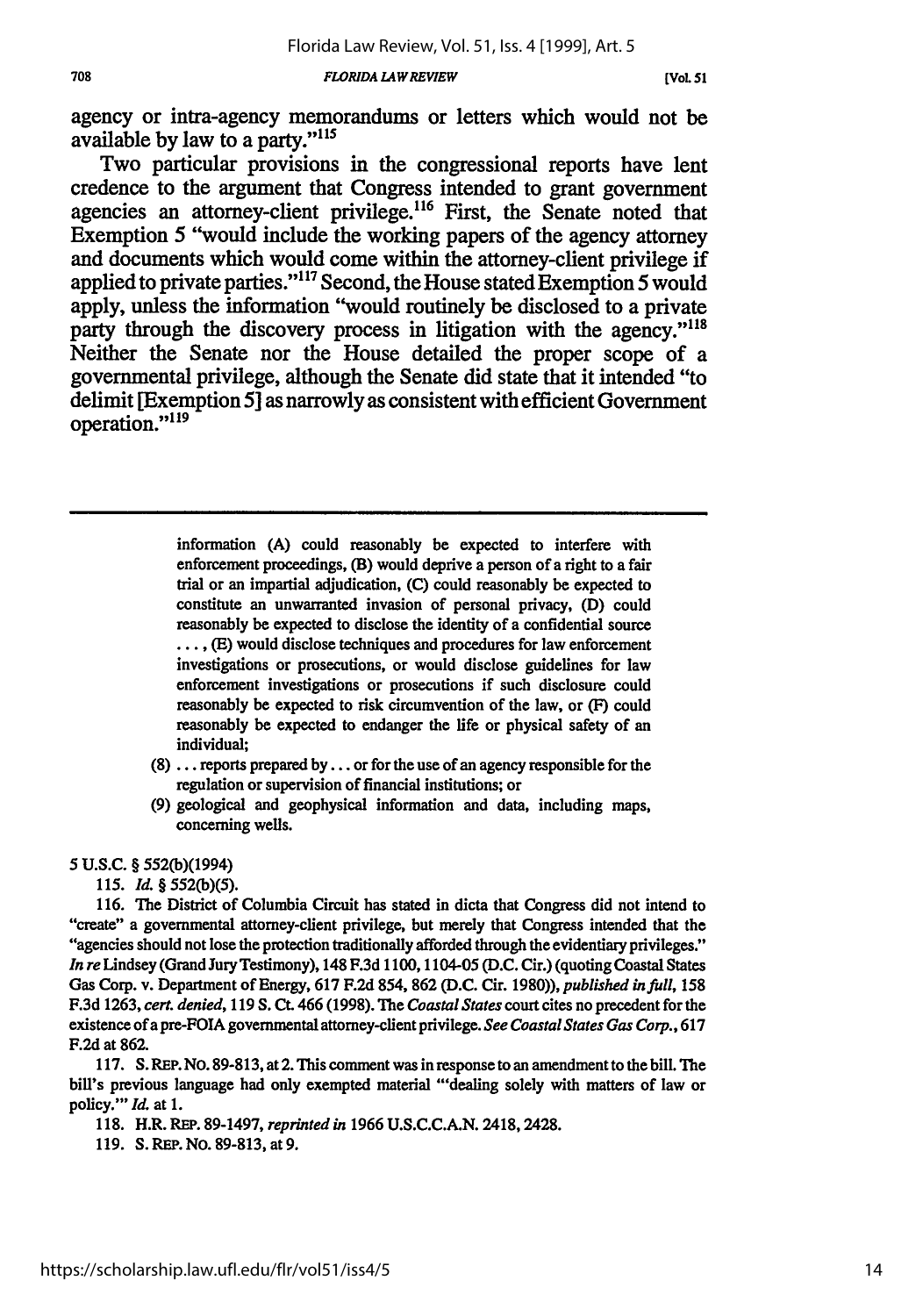709

### 2. Supreme Court FOIA Cases

FOIA encouraged citizens, advocacy groups, businesses, and other organizations to flood government agencies with voluminous requests for public disclosure of information.12° In response, government agencies often refused disclosure by claiming one of the nine exemptions.<sup>121</sup> *EPA v. Mink*<sup>122</sup> was the Supreme Court's first opportunity to review a FOIA request and an agency's Exemption 5 claim. In *Mink,* a group of House members sued to obtain disclosure of documents relating to nuclear weapon tests, and the government resisted by invoking Exemption **5.123** In evaluating an Exemption 5 claim, the Court stated that the rules of discovery should serve as "rough analogies."<sup>124</sup> However, the Court did not address the attorney-client privilege directly.

FOIA's passage also prompted a new litigation tactic: Parties who were adverse to the government in judicial or administrative proceedings would attempt to obtain evidence through FOIA requests, rather than through the normal rules of discovery.<sup>125</sup> NLRB v. Sears, Roebuck & Co.<sup>126</sup> involved such a tactic, and it is the only opinion in which the Court comments on the relation between the governmental attorney-client privilege and Exemption **5.127**

The case began as an administrative dispute between Sears and the NLRB.<sup>128</sup> Sears had filed a "charge" with the NLRB's Regional Counsel, requesting a "complaint" be filed with the Board concerning an alleged unfair labor practice.<sup>129</sup> The Regional Counsel denied Sears' request, prompting Sears to make an administrative appeal to the General Counsel.<sup>130</sup> While preparing the appeal, Sears filed a FOIA request with the NLRB for all "Advice and Appeals Memoranda issued within the previous five years."13' The memoranda were internal documents used by the General and Regional Counsel staff in deciding whether to file complaints.<sup>132</sup> The NLRB denied Sears' FOIA request, and Sears sought an injunction in federal court.<sup>133</sup>

120. *See* Wald, *supra* note 100, at 659-63.

- **123.** *See id.* at **75.**
- 124. *Id* at **86.**
- 125. *See* Wald, *supra* note 100, at 666-67 & n.76.
- 126. 421 **U.S. 132** (1975).
- 127. *See id.* at 148-49.
- 128. *See id.* at 143 n.10.
- 129. *Id.*
- **130.** *See id*
- 131. *Id.* at 142-43.
- **132.** *See id* at 139-42.
- 133. *See id* at 143 n.10.

19991

<sup>121.</sup> *See generally id.*

<sup>122. 410</sup> **U.S.** 73 (1973).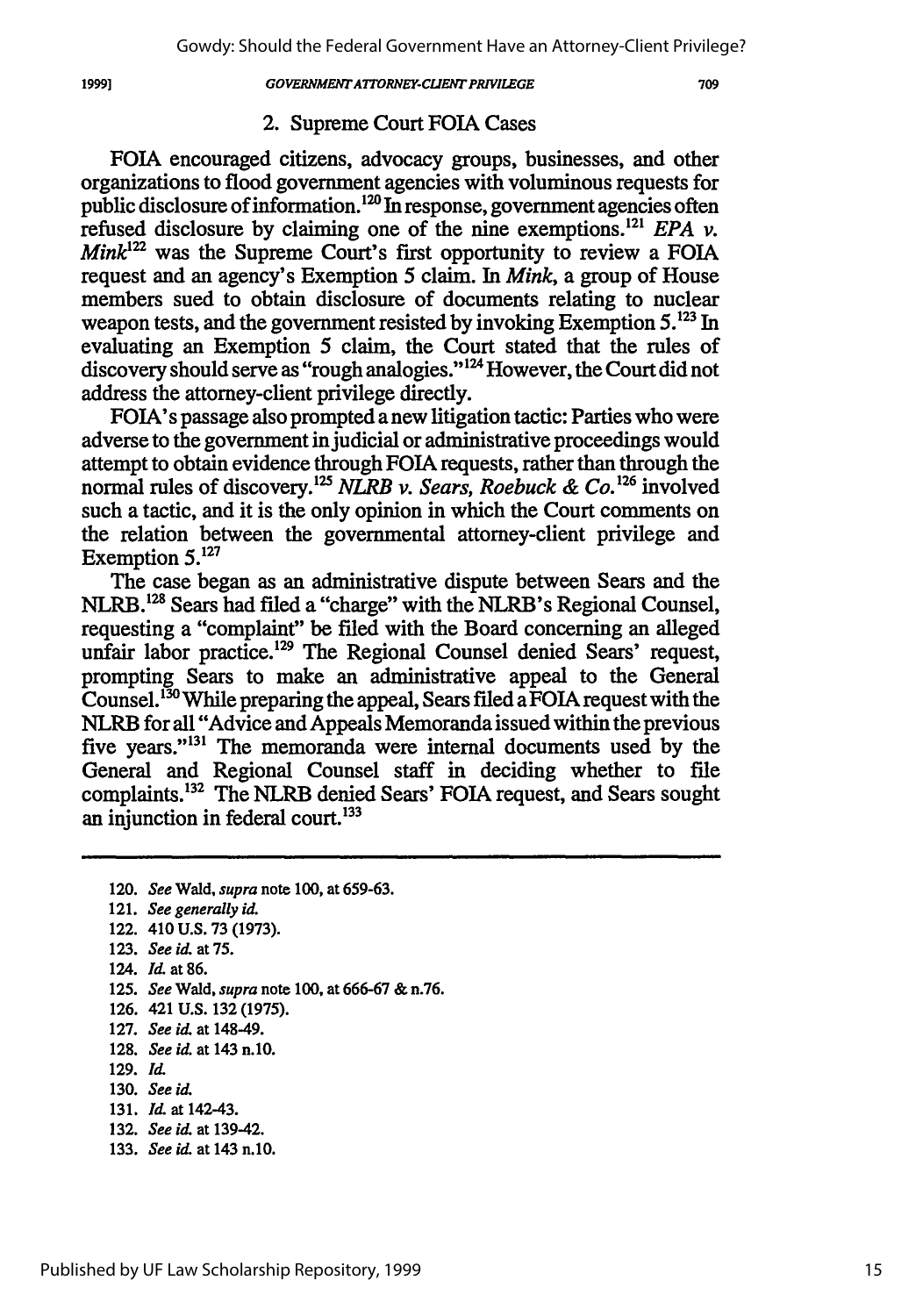#### *FLORIDA LAWREVIEW*

The NLRB argued that, as a government agency, Exemption 5 granted three separate privileges: the attorney-client, work product, and deliberative process privileges.<sup>134</sup> The Court held that when enacting Exemption **5,** Congress had the deliberative process privilege and the work product privilege "specifically in mind."135 In regards to the work product privilege, the Court justified its holding by emphasizing the language in the Senate report referring to the attorney-client privilege.<sup>136</sup> However, the Court's disposition of the case rested upon the deliberative process and work product privileges, not on the attorney-client privilege.<sup>137</sup>

*The Sears* Court never expressly stated that Exemption 5 incorporated a governmental attorney-client privilege; nevertheless, such a reading of the *Sears* opinion is plausible.<sup>138</sup> Subsequently, many lower courts have cited *Sears* as precedent for the proposition that the government is entitled to an attorney-client privilege,<sup>139</sup> even in cases not involving FOIA requests.<sup>140</sup> Since *Sears*, the Court has not returned to the issue of a governmental attorney-client privilege, leaving the lower courts to develop the law.

### *B. Lower Court Development of the Governmental Attorney-Client Privilege*

Prior to *Upjohn,* the lower courts had thoroughly analyzed the corporate privilege and fully developed two main theories.<sup>141</sup> In contrast, the lower courts' discussion of a government attorney-client privilege has been limited. No cohesive doctrines have been developed for a governmental privilege.

## 1. The Client Issue

The amount of case law discussing which agents speak for the government is scarce. In one *pre-Upjohn* case, the District of Columbia Circuit, in dicta, supported a governmental privilege akin to the corporate control group test.<sup>142</sup> However, since *Upjohn*, the courts seem to simply assume, without discussion, that any employee of a government agency speaks for the agency, and therefore, those communications are protected

*<sup>134.</sup> See* **id** at 149. **The** Court referred to the "deliberative process privilege" as the "executive privilege." *See infra* notes 229-230 and accompanying text.

<sup>135.</sup> *Sears, Roebuck & Co.,* 421 **U.S.** at 150, 154.

<sup>136.</sup> *See id.* at 154.

<sup>137.</sup> *See id.* at **155-60.**

<sup>138.</sup> *See* **WOLFRAM,** *supra* note 4, **§ 6.5.6,** at 290.

<sup>139.</sup> *See* Mead Data Cent. v. Department of Air Force, **566** F.2d **242, 252-53** (D.C. Cir. 1977).

<sup>140.</sup> *See* Coastal Corp. v. Duncan, 86 F.R.D. 514,520 **(D.** Del. 1980).

<sup>141.</sup> *See supra* text accompanying notes **58-67.**

<sup>142.</sup> *See Mead Data Cent.,* **566** F. **2d** at **253** n.24.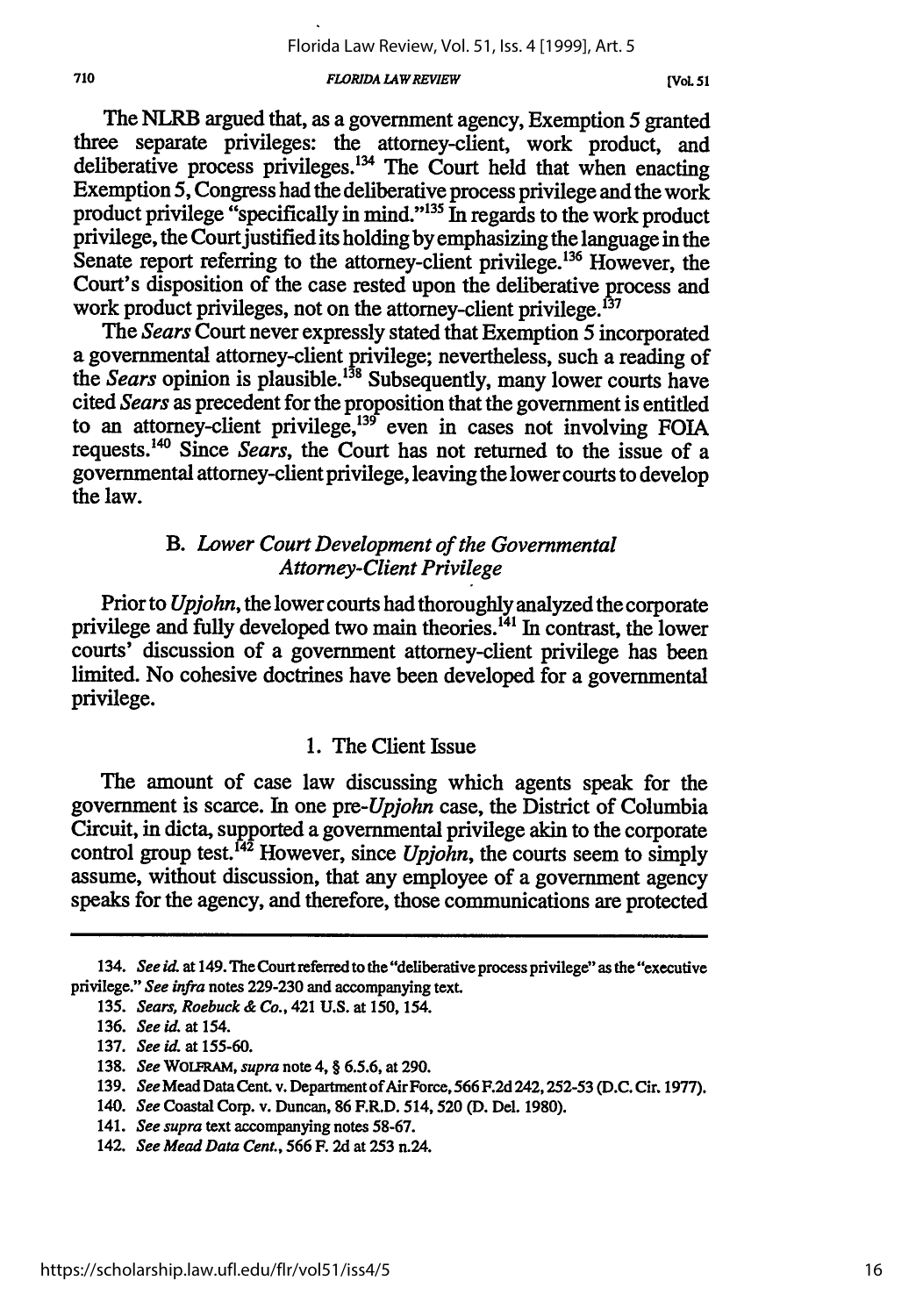by the privilege.<sup>143</sup> Conversely, it is also assumed that only the government entity, and not its individual employees, has the power to invoke or waive the privilege.144

One court has discussed which government employees speak for the client. **145** *Galarza v. United States* involved a suitbrought under the Federal Torts Claim Act (FTCA).<sup>146</sup> The plaintiff had undergone surgery at a Navy hospital and alleged that two Navy physicians had been negligent in removing her uterus.<sup>147</sup> Under the FTCA, the United States, and not the physicians, was the named defendant.<sup>148</sup> In preparation for the suit, the U.S. Attorney's Office conducted ex parte communications with the physicians, and the plaintiff sought disclosure of those communications.<sup>149</sup> The United States refused, invoking the attorney-client privilege.<sup>150</sup>

The district court ruled that *Upjohn* was on point.<sup>151</sup> The government was no different than a corporation being sued for the tortious acts of its employees.<sup>152</sup> Moreover, the government could only function through its employees.<sup>153</sup> In the court's view, government attorneys, like corporate attorneys, needed "full and frank disclosure" from government employees in order to give sound legal advice to the client, the United States.<sup>154</sup> The court made no distinction between government service and corporate employment.<sup>155</sup> A survey of cases indicates that most courts implicitly agree with *Galarza* and permit nearly any government employee to speak for the client.<sup>156</sup>

144. *Cf.* Clavir v. United States, 84F.R.D. 612,614(S.D.N.Y. 1979) (holdingthatFBI agents, being personally sued, could not invoke the work product privilege to conceal interviews with Justice Department attorneys because the government held the privilege). The Restatement's view is that the"responsible public official" has the power to assert the privilege. **RETATEmENT (THIRD) OFTHE** LAW **GOVERNING** LAWYERS § 124 cmt e (Proposed Final Draft No. 1, 1996).

- 147. *See id.* at **292-93.**
- 148. *Seeid.* at293.
- 149. *See id*

19991

- **150.** *See id*
- 151. *Seeid at295.*
- **152.** *See id.*
- 153. *See id*
- 154. Id
- 155. *See id.*

<sup>143.</sup> *See, e.g.,* Town of Norfolk v. Army Corps of Engineers, **968 F.2d** 1438, 1457 (holding that the Corps of Engineer was a "client" of the **U.S.** Attorney's Office without analyzing which officers on the Corps could speak for the government); Green v. IRS, **556** F. Supp. **79, 85 (N.D.** Ind. **1982)** (stating "privilege... unquestionably is applicable to the relationship between Government attorneys and administrative personnel").

<sup>145.</sup> *See* **179** F.R.D. 291,294-96 **(S.D.** Cal. **1998).**

<sup>146.</sup> *See id* at **292.**

<sup>156.</sup> *See, e.g., supra* note 144; **SEC** v. World-Wide Coin Invest., **92** F.R.D. **65,** 66 **(N.D.** Ga. **1981)** (citing *Upjohn* as support for protecting staff memoranda); United States v. Anderson, 34 F.R.D. **518,522-23** (D. Colo. 1963) (assuming, withoutdiscussion,that"administrativepersonnel"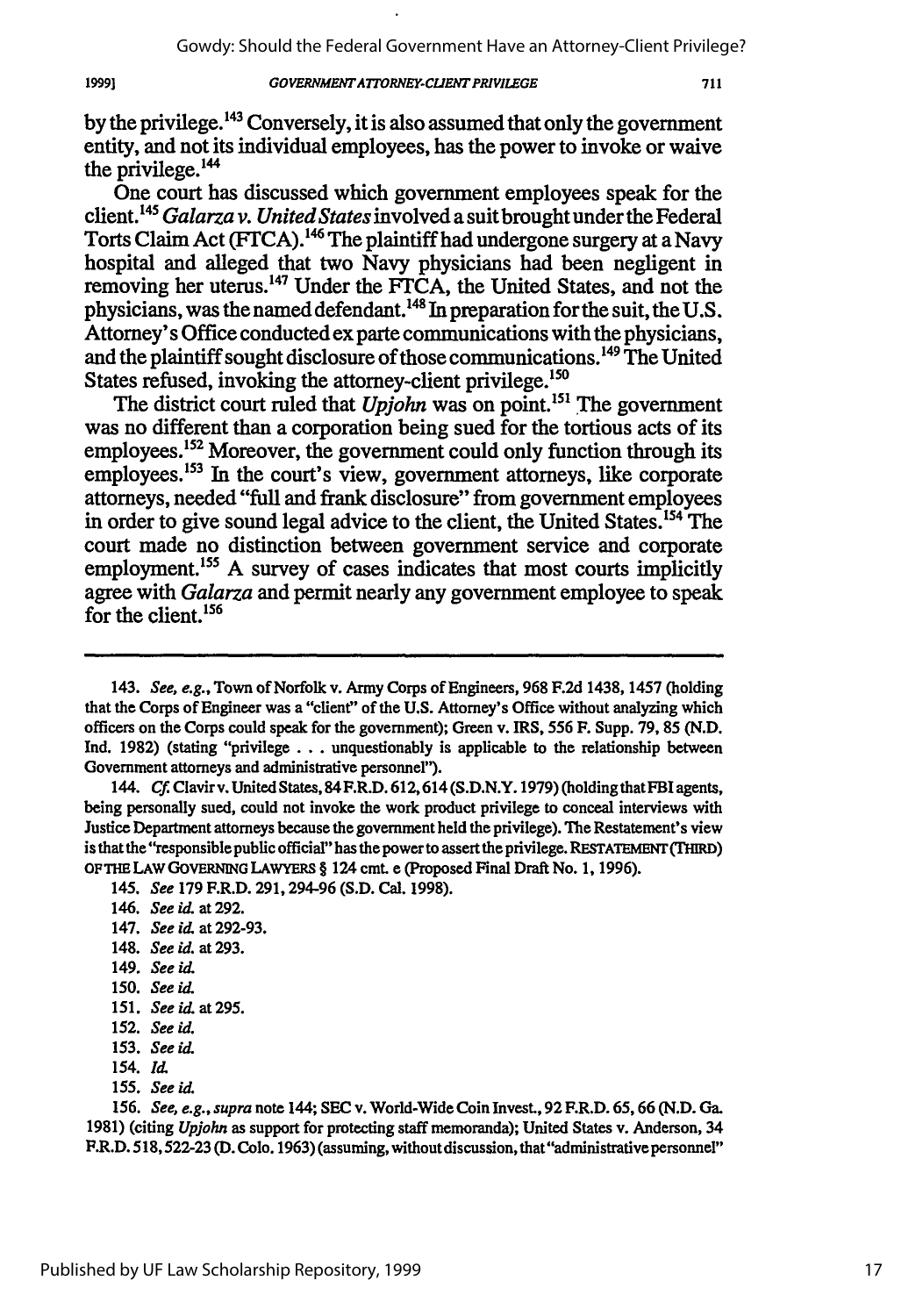#### *FLORIDA LA WREVIEW*

**[VOL 51**

### 2. The Confidentiality Issue

As noted previously, the common law only required that the communication, and not its underlying facts, be confidential.<sup>157</sup> Therefore, even though third parties may be fully aware of a communication's factual content, the communication may still be confidential, so long as there was a reasonable expectation of secrecy.<sup>158</sup> In contrast, the District of Columbia Circuit has held that, for the governmental attorney-client privilege, (1) the communication must be confidential and (2) "the communication [must bel based on confidential information." $159$  The court's use of the word "information" is equivalent to requiring the underlying fact to be confidential.<sup>160</sup>

*In Mead Data Central v. Department of Air Force,* the Air Force had negotiated a licensing agreement for a computerized legal research system with West Publishing, a business rival of the plaintiff.<sup>161</sup> The plaintiff filed a FOIA request for all documents relating to the computer system.<sup>162</sup> The Air Force complied with part of the request, but claimed the attorney-client privilege for three documents because they were legal opinions from Air Force attorneys to superior officials.<sup>163</sup> Two of the documents advised the Air Force about copyright and licensing issues.<sup>164</sup> One of the documents set forth a legal opinion and the background facts for the negotiations.<sup>165</sup>

The circuit court rejected the Air Force's claims.<sup>166</sup> While acknowledging the Air Force's right to an attorney-client privilege, the court held that the Air Force had not met its burden of showing the documents to be confidential.<sup>167</sup> To invoke a governmental attorney-client privilege, the information upon which a communication was based had to

162. *See id.*

163. *See id.* The Air Force claimed that four other documents were protected **by** the deliberative process privilege. *See id.*

*164. See id.*

- 166. *See id.* at 253-54, **255.**
- **167.** Seeid.

in **SBA** can communicate for the client); see also Thill Sec. Corp. v. New York Stock Exch., 57 F.R.D. 133, 138-39 (E.D. Wis. 1972) (assuming attorney-client relationship between two agencies).

<sup>157.</sup> *See supra* note 31 and accompanying text.

*<sup>158.</sup> See supra* notes 27-30 and accompanying text.

<sup>159.</sup> Schlefer v. United States, 702 F.2d 233,245 (D.C. Cir. 1983); *see also* Coastal States Gas Corp. v. Department of Energy, 617 F.2d 854, 863 (D.C. Cir. 1980); Mead Data Cent. v. Department of Air Force, 566 F.2d 242, 254 (D.C. Cir. 1977).

*<sup>160.</sup> See Coastal Gas States Corp.,* 617 F.2d at 863; *Mead Data Cent.,* 566 F.2d at 263-64 (McGowan, **J.** dissenting).

<sup>161.</sup> *See Mead Data Cent.,* 566 F.2d at 248.

<sup>165.</sup> *See id.*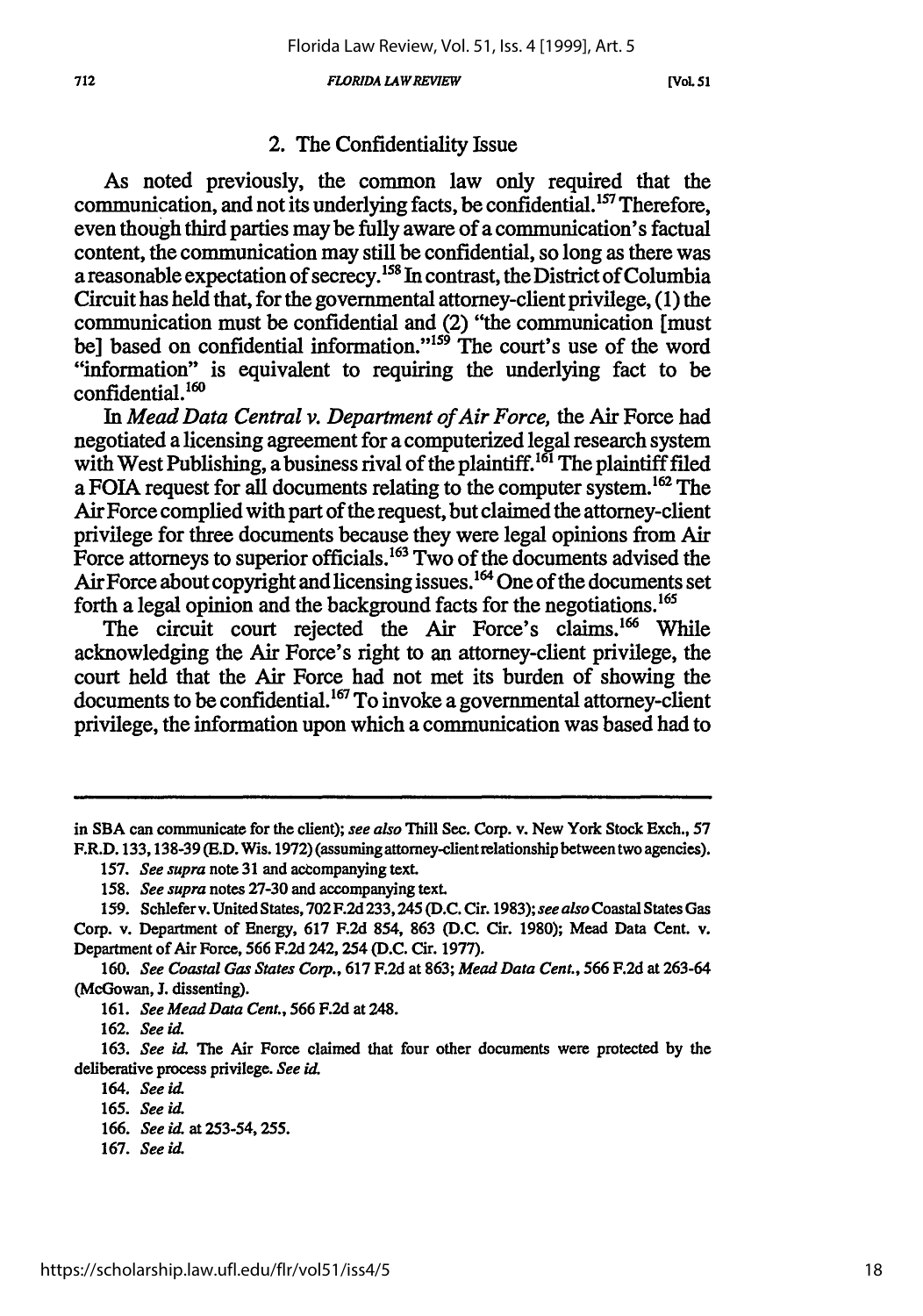be confidential.<sup>168</sup> Because the Air Force had possibly revealed information contained in the legal opinions to West during the negotiations, the opinions were not necessarily confidential.169 On remand, the Air Force had to show that the legal opinions were free of information known to West or any other third party.<sup>170</sup>

Judge McGowan, in dissent, recognized that **by** requiring the underlying "information" to be confidential, the majority was actually requiring the communication's facts to be confidential.<sup>171</sup> In a subsequent FOIA case, another panel of the court agreed **by** stating the privilege was "limited to protection of confidential facts."<sup>172</sup> Judge McGowan viewed the majority's opinion as a significant alteration of the traditional attorney-client privilege. $173$  He argued: "In the vast majority of cases, attorney-client discussions concern the client's dealings or relationship with one or more third parties. The mere fact that those third parties are aware of the factual details of their interaction with the client cannot automatically defeat a claim of confidentiality."<sup>174</sup> Judge McGowan was correct. The majority's confidentiality requirement was clearly contrary to, and more narrowly defined than, the common law attorney-client privilege as developed by Wigmore and others.<sup>175</sup>

Although the *Mead Data* majority departed from the common law, most federal courts have followed its reasoning, even in non-FOIA cases. 176 A key factual issue to the courts is whether the communication "comment[s] or report[s] on information coming from persons outside the government or from public documents."'177 For example, in *Jupiter Painting Contracting Co. v. United States,* a taxpayer sued the IRS for a refund and abatement of federal employment withholding taxes.<sup>178</sup> The taxpayer moved to compel discovery of IRS legal memoranda that

- **172.** Coastal States Gas Corp. v. Department of Energy, **617 F.2d 854,863 (D.C.** Cir. **1980).**
- **173.** *See Mead Data Cent.,* 566 **F.2d** at 263-64 (McGowan, **J.** dissenting).
- 174. *Id.* at 264 (McGowan, J. dissenting).
- 175. *See supra* notes **27-32** and accompanying text.

176. *See, e.g.,* Jupiter Painting Contracting Co. v. United States, 87 F.R.D. 593,598 **(E.D.** Pa. **1980);** Community Say. & Loan Assoc. v. Federal Home Loan Bank Bd., 68 F.R.D. 378,382 (E.D. Wis. 1975); United States v. Anderson, 34 F.R.D. 518, **522-23 (D.** Colo. 1963). *But see* FDIC v. Ernst & Whinney, 137 F.R.D. 14 **(E.D.** Tenn. 1991); FDIC v. Cherry, Bekaert & Holland, **131** F.R.D. 595 (M.D. Fla. 1990). In these two cases, the courts permitted the FDIC to invoke the attorney-client privilege for criminal investigative reports, which undoubtedly were based upon information from outside the agency.

<sup>168.</sup> *See id.* at 254.

<sup>169.</sup> *See id.* at 255.

**<sup>170.</sup>** *See id.* at 254.

**<sup>171.</sup>** *See it.* at **263-64** (McGowan, **J.** dissenting).

<sup>177.</sup> *Anderson,* 34 F.R.D. at 523.

<sup>178.</sup> *See Jupiter Painting,* **87** F.R.D. at 595.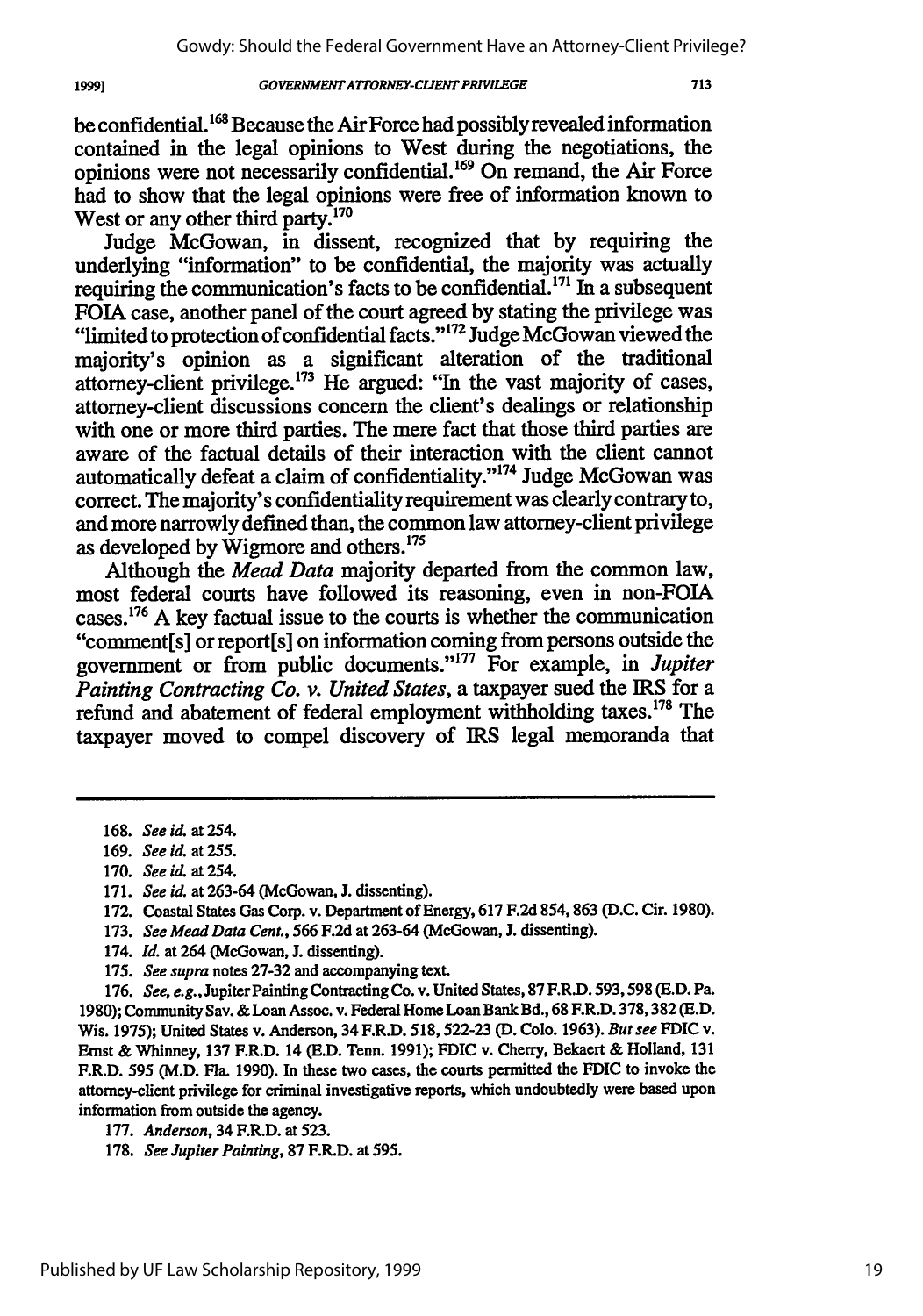*FLORIDA LA WREVIEW*

discussed an agency decision not to prosecute the taxpayer.<sup>179</sup> The district court rejected the IRS's assertion of attorney-client privilege, because the memoranda were based upon factual information gained from witnesses outside of the government.<sup>180</sup>

Besides examining whether a communication's underlying information is confidential, courts also inquire into whether the communication itself was confidential."8' In *Coastal States Gas Corp. v. Department of Energy,* the plaintiff made a FOIA request for legal memoranda sent from the Energy Department's regional counsel to field auditors.<sup>182</sup> The Energy Department admitted that the memoranda had been widely circulated to employees within the department, but argued that the attorney-client privilege should apply because the memoranda had been kept within the department.<sup>183</sup> The circuit court rejected this argument and held that the Energy Department had no basis for a claim of confidentiality, because the memoranda had been "made known to persons other than those who need[ed] to know."<sup>184</sup> By limiting access to those officials with a need to know, the court essentially adopted part of the modified subject matter test.185 Other federal courts have also required that the distribution be limited to select officials in order to satisfy the confidentiality requirement. <sup>186</sup>

### **3.** The Encouragement Issue

Courts rarely address whether the attorney-client privilege actually encourages government entities to make full disclosures, thereby enabling government counsel to sift through the facts and give sound legal advice to the government entity. Rather, courts simply accept the assumption, without analysis, that the privilege will encourage "full and frank discussion" between the government attorney and client.<sup>187</sup>

**187.** Mead Data Cent. v. Department of Air Force, **566 F.2d** 242, **252 (D.C.** Cir. **1977);** *see*

**<sup>179.</sup>** *See id.* **at 595-96.**

**<sup>180.</sup>** *See id.* at **598.** In a factually similar case, another court reached the opposite conclusion and permitted the attorney-client privilege. *See* Green v. IRS, **556** F. Supp. **79, 85-86 (N.D. Ind. 1982)** (holding that the IRS did not have to disclose an interattorney letter requesting that a taxpayer be subject to legal proceedings).

**<sup>181.</sup>** *See, e.g.,* Coastal States Gas Corp. v. Department of Energy, **617 F.2d 854, 863-64 (D.C.** Cir. **1980);** Coastal Corp. v. Duncan, **86** F.R.D. **514,521 (D.** Del. **1980).**

**<sup>182.</sup>** *See Coastal States Gas Corp.,* **617 F.2d** at **857-58.**

**<sup>183.</sup>** *See* **i.** at **863.**

<sup>184.</sup> **Id.**

*<sup>185.</sup> See supra* note **65** and accompanying text.

**<sup>186.</sup>** *See, e.g.,* Scott Paper Co. v. United States, 943 F. Supp. 489, 499 **(E.D.** Pa. **1996);** Covington **&** Burling v. Food & Nutrition Serv., 744 F. Supp 314, **323 (D.D.C 1990);** *Coastal Corp.,* **86** F.R.D. **at 521.** *Butsee* **Badran v.** United States, **652** F. Supp. 1437,1440 **(N.D. Ill. 1987)** (permitting privilege claim just because document had been kept within the agency).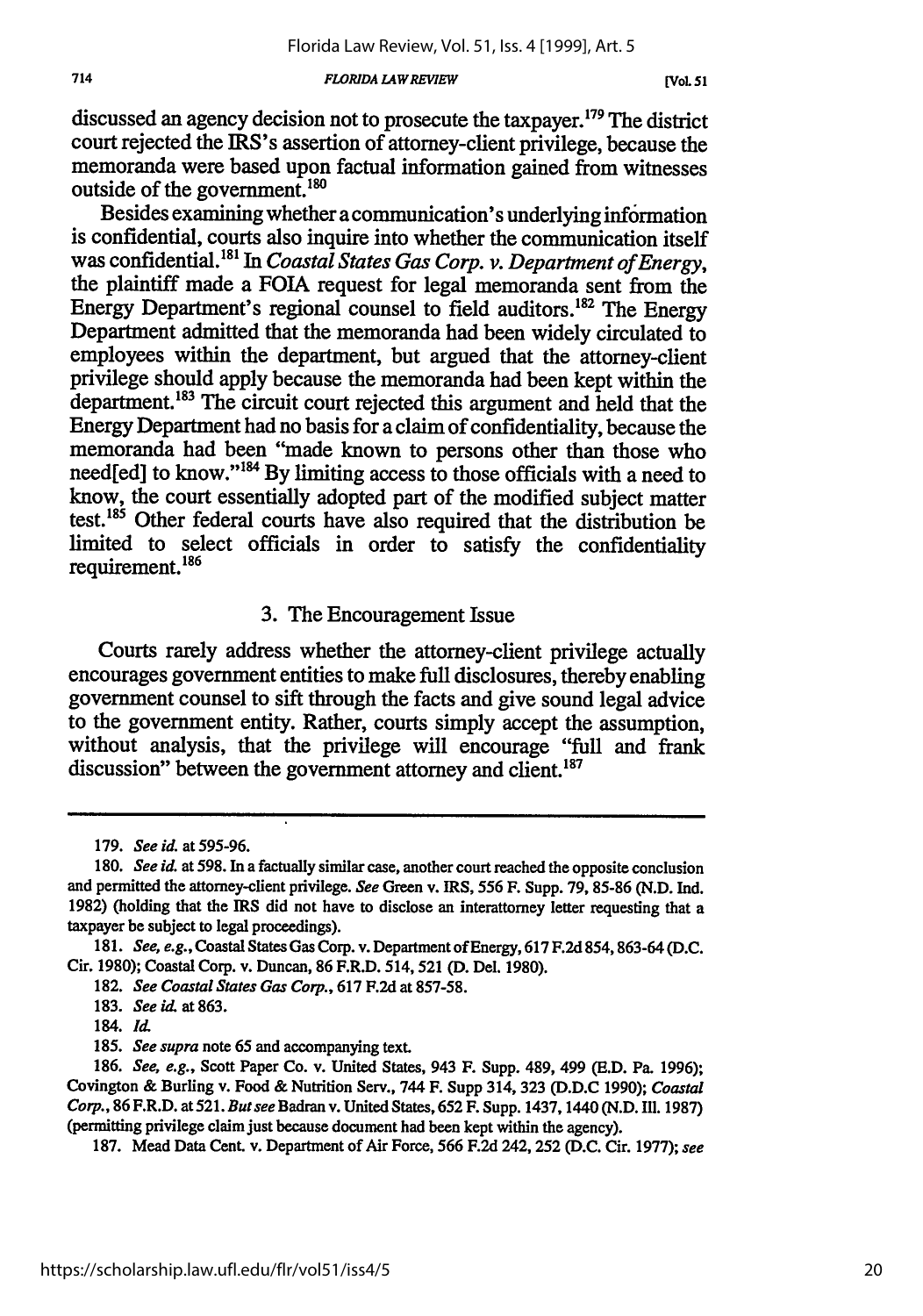While not addressing this assumption directly, the Eighth Circuit made forceful arguments for disputing its rationale.<sup>188</sup> In *In re Grand Jury Subpoena Duces Tecum,* the OIC, as part of its Whitewater investigation, issued a subpoena for notes generited by White House counsel during an interview with the First Lady.<sup>189</sup> The White House resisted the subpoena, invoking the attorney-client privilege.<sup>190</sup> One of the White House's central arguments was that the court should adopt *Upjohn* as the model for a broad governmental attorney-client privilege.<sup> $191$ </sup> According to the White House, *Upjohn* emphasized "the importance of the attorney-client privilege in encouraging full and frank... legal advice" to corporate clients, and government clients should have at least the same benefits as corporate clients."9 However, the Eighth Circuit refused to adopt an *Upjohn* model, citing two key distinctions between government and corporate clients.193

First, the court stated that the White House could not be subject to any criminal liability, unlike corporations which may suffer both criminal and civil liability due the actions of their agents.<sup>194</sup> Second, the court emphasized that government employees have a "general duty of public service," which "favor[s] disclosure over concealment."<sup>195</sup> The court noted that all executive branch employees have a statutory duty to report criminal wrongdoing.<sup>196</sup> Furthermore, the court found the difference between the private interest of a corporation and the public interest of a government agency to be so substantial that it was reason enough not to apply *Upjohn* to a government client.<sup>197</sup> Nevertheless, the court declined to decide whether the attorney-client privilege is generally available to government clients and narrowed its ruling to denying the existence of a governmental

189. *See id.* at 913.

19991

197. *See* id.

*also, e.g.,* Galarza v. United States, 179 F.R.D. 291, 295 (S.D. Cal. 1998); *Coastal Corp.,* 86 F.R.D. at 520.

<sup>188.</sup> *See In re* Grand Jury Subpoena Duces Tecum, 112 F.3d 910, 920 (8th Cir.), *cert. denied,* 117 S. **Ct.** 2482 (1997).

<sup>190.</sup> *See id.* at 913-14. The White House also claimed executive and work product privileges, but it abandoned the executive privilege on appeal. *See id.* The First Lady intervened in her personal capacity, arguing that the notes should be privileged under the common-interest doctrine. *See id.* at 914. The court rejected the work product and common-interest doctrine arguments. *See id.* at 922, 923, 924.

<sup>191.</sup> *See id.* at 919-20.

<sup>192.</sup> *Id.* at 920.

<sup>193.</sup> *See id.*

<sup>194.</sup> *See id.*

<sup>195.</sup> *Il*

<sup>196.</sup> *See id.* The relevant statute is 28 U.S.C. § 535(b) (1994), which provides that "[a]ny information... received in a department or agency of the executive branch of the Government relating to violations of title 18 involving Government officers and employees shall be expeditiously reported to the Attorney General."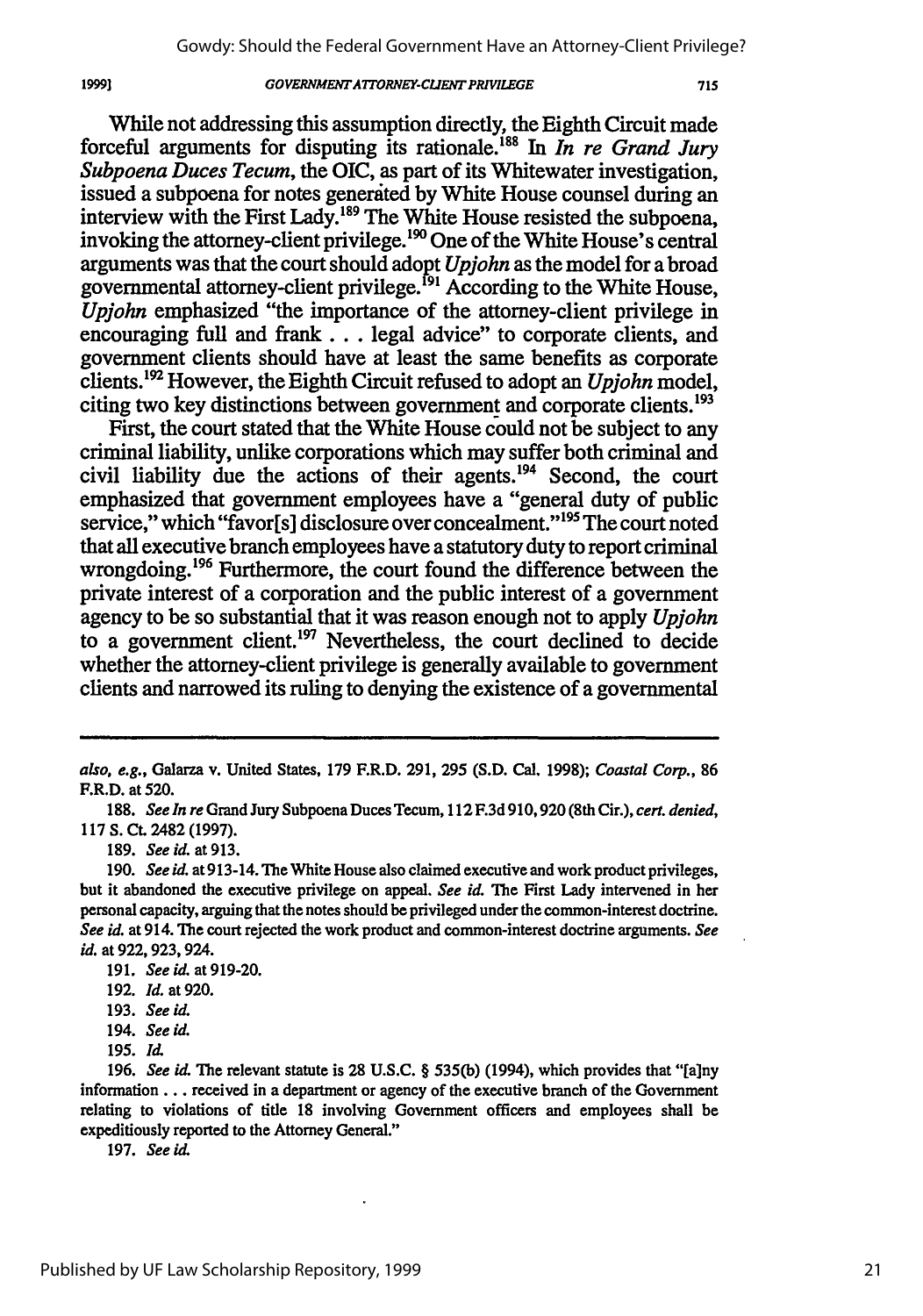#### *FLORIDA LAWREVIEW*

**[VoL** *51*

privilege in criminal grand jury proceedings.<sup>198</sup>

The District of Columbia Circuit also recognized substantial differences between public service and corporate employment.199 In *In re Lindsey (Grand Jury Testimony),* the Deputy White House Counsel refused to answer grand jury questions on grounds that his communications with the President were protected under the attorney-client privilege.<sup>200</sup> While acknowledging the existence of a governmental attorney-client privilege, the court's holding abrogated the privilege in a criminal grand jury proceeding.<sup>201</sup>

Unlike the Eighth Circuit, the court's opinion focused on the duties that distinguish a government *lawyer,* not a government *client.2°2* Nevertheless, many of the public duties mentioned by the court are equally applicable to government agencies and their senior officials.<sup>203</sup> For example, the court noted that all members of the executive branch take a constitutional oath to "take [c]are that the [I]aws be faithfully executed."<sup>204</sup> Additionally, the court emphasized that public officials must be attentive to the importance of "having transparent and accountable government."<sup>205</sup> The court stressed Madison's concept of open government and noted "openness in government has always been thought crucial to ensuring that the people remain in control of their government."<sup>206</sup>

Neither of the cases involving the White House and OIC directly examine the "encouragement" issue.<sup>207</sup> However, these cases do show that government entities are quite distinguishable from private and corporate entities.<sup>208</sup> The primary difference is that officials within a government entity have-public duties unlike their counterparts in the corporate world.<sup>209</sup> The courts found these distinctions to be sufficient enough to warrant abrogation of the attorney-client privilege in a criminal context.<sup>210</sup>

- 200. *See id.* at **1103.**
- 201. *See id.* at **1102,1105.**
- 202. See generally **id.** at **1108-1111.**
- **203.** *See infra* notes **205-07** and accompanying text.
- 204. *In re* Lindsey (Grand Jury Testimony), 148 **F.3d** at **1108** (quoting **U.S.** CONST. art. **II,**
- **§ 3).**

- **207.** *See supra* text accompanying notes **189-207.**
- **208.** *See supra* text accompanying notes **195-97, 205-07.**
- **209.** *See supra* text accompanying notes **195-97,** 200, **205-07.**
- 210. *See supra* notes **199,** 202 and accompanying text.

**<sup>198.</sup>** *Seeid.* at915,921.

**<sup>199.</sup>** *Seeln* reLindsey(GrandJuryTestimony), 148 **F.3d 1100,1108-11 (D.C.** *Cir.),published in full,* **158 F.3d 1263,** *cert. denied,* **119 S. Ct.** 466 **(1998).**

**<sup>205.</sup>** *Id* at **1109.**

**<sup>206.</sup>** *Id.* at **1109-10** (quoting *In re* Sealed Case, 121 **F.3d 729,745 (D.C.** Cir. **1997)).**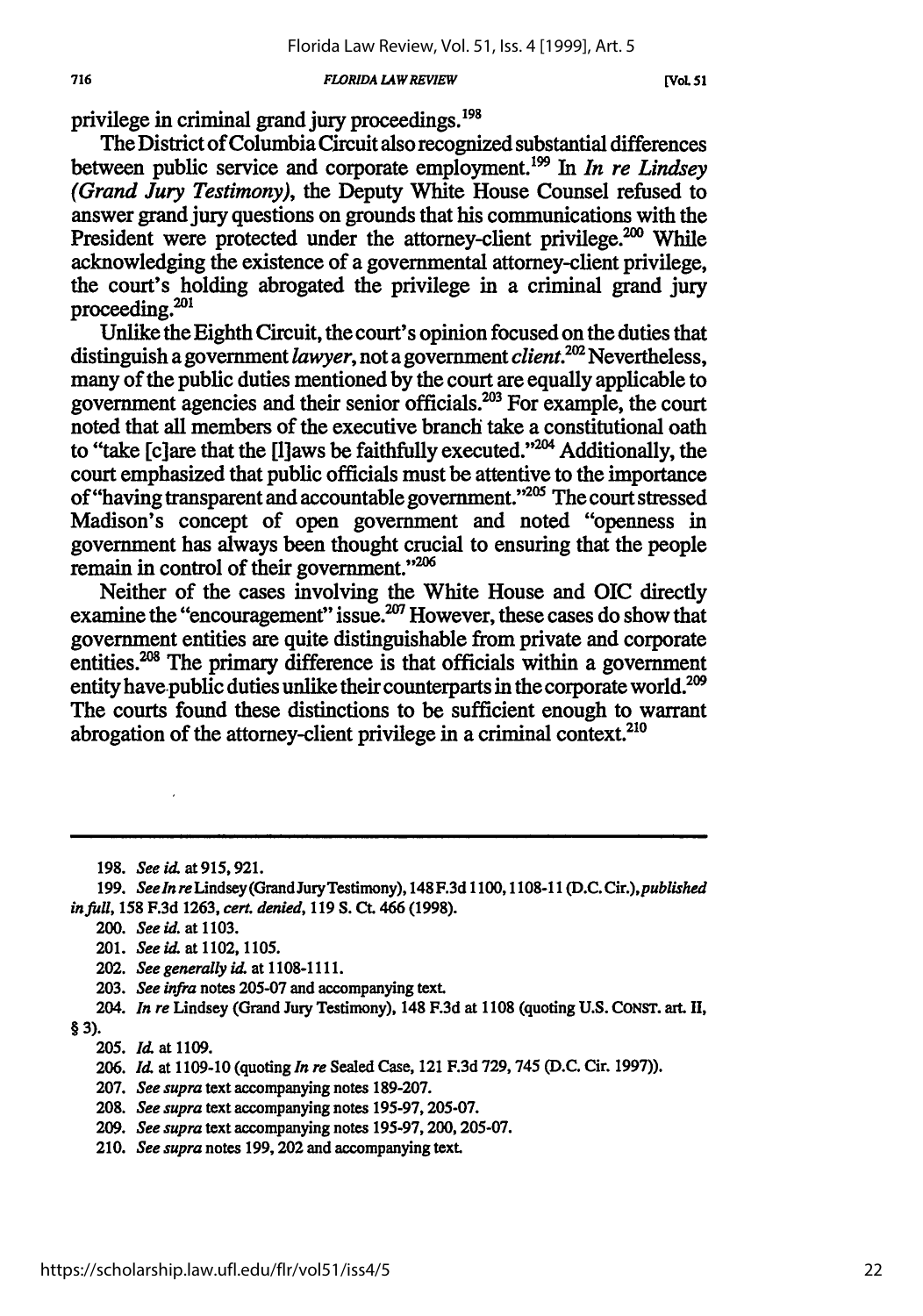#### *GOVERiNMENTATFORNEY-CUENT PRVILEGE*

### 4. Summary

Generally, federal government entities may refuse to disclose evidence **by** invoking the common law attorney-client privilege except in the context of a criminal proceeding.<sup>211</sup> For most courts, the communication need not originate from the agency's senior officials.<sup>212</sup> Rather, communications of all government employees are protected along the same lines as *Upjohn* protected communications of lower-level corporate employees.<sup>213</sup> Nonetheless, the agency still retains the right to invoke or assert the privilege.<sup>214</sup> To meet the confidentiality requirement, the communication's underlying facts must be unknown to third parties, $^{215}$  and the communication itself must have a limited distribution to those officials with a "need to know."<sup>216</sup> Lastly, most courts have failed to analyze the "encouragement" issue, but two courts of appeals have noted pertinent distinctions between private and government clients.<sup>217</sup>

## *C. Other Privileges*

Before examining whether public policy supports a governmental attorney-client privilege, it is important to note that the attorney-client privilege is just one of many privileges available to a government litigant.<sup>218</sup> Some of the privileges currently available to the government are the work product privilege, $2^{19}$  the deliberative process privilege, $2^{20}$  the

- 217. *See supra* notes 188-95 and accompanying text.
- **218.** *See* **infra** notes **220-25** and accompanying text.

**219.** *See, e.g.,* NLRB v. Sears, Roebuck & Co., 421 **U.S.** 132,149 **(1975);** Coastal States Gas Corp. v. Department of Energy, **617 F.2d** 854, **858** & n.2 **(D.C.** Cir. **1980);** Griffith v. Davis, **161** F.R.D. **687,698 (C.D.** Cal. **1995);** Coastal Corp. v. Duncan, **86** F.R.D. 514,519-21 **(D.** Del. **1980).**

220. *See, e.g.,* Mead Data Cent., Inc. v. Department of Air Force, **566** F. **2d** 242,248 **(D.C.** Cir. **1977);** Ferrell v. Department of Hous. & Urban Dev., 177 F.R.D. 425, 431 **(N.D. Ill. 1998);** Scott Paper Co. v. United States, 943 F. Supp. 489, 496-500 **(E.D.** Pa. **1996). The** deliberative process privilege encourages agency officials to provide decision-makers with frank and honest opinions without the fear of subsequent public disclosure and ridicule. *See generally* Russell L. Weaver **&** James T.R. Jones, *The Deliberative Process Privilege,* 54 MO. L. REV. **279 (1989).** The privilege protects "predecisional" and "deliberative" communications, but is subject to a balancing test. *Id.* at **290-98.**

<sup>211.</sup> *See supra* note 202 and accompanying text.

<sup>212.</sup> *See supra* note 144 and accompanying text.

<sup>213.</sup> *See supra* notes 146-57 and accompanying text.

<sup>214.</sup> *See supra* note 145 and accompanying text.

<sup>215.</sup> *See supra* note 177 and accompanying text.

<sup>216.</sup> *See supra* note **187** and accompanying text.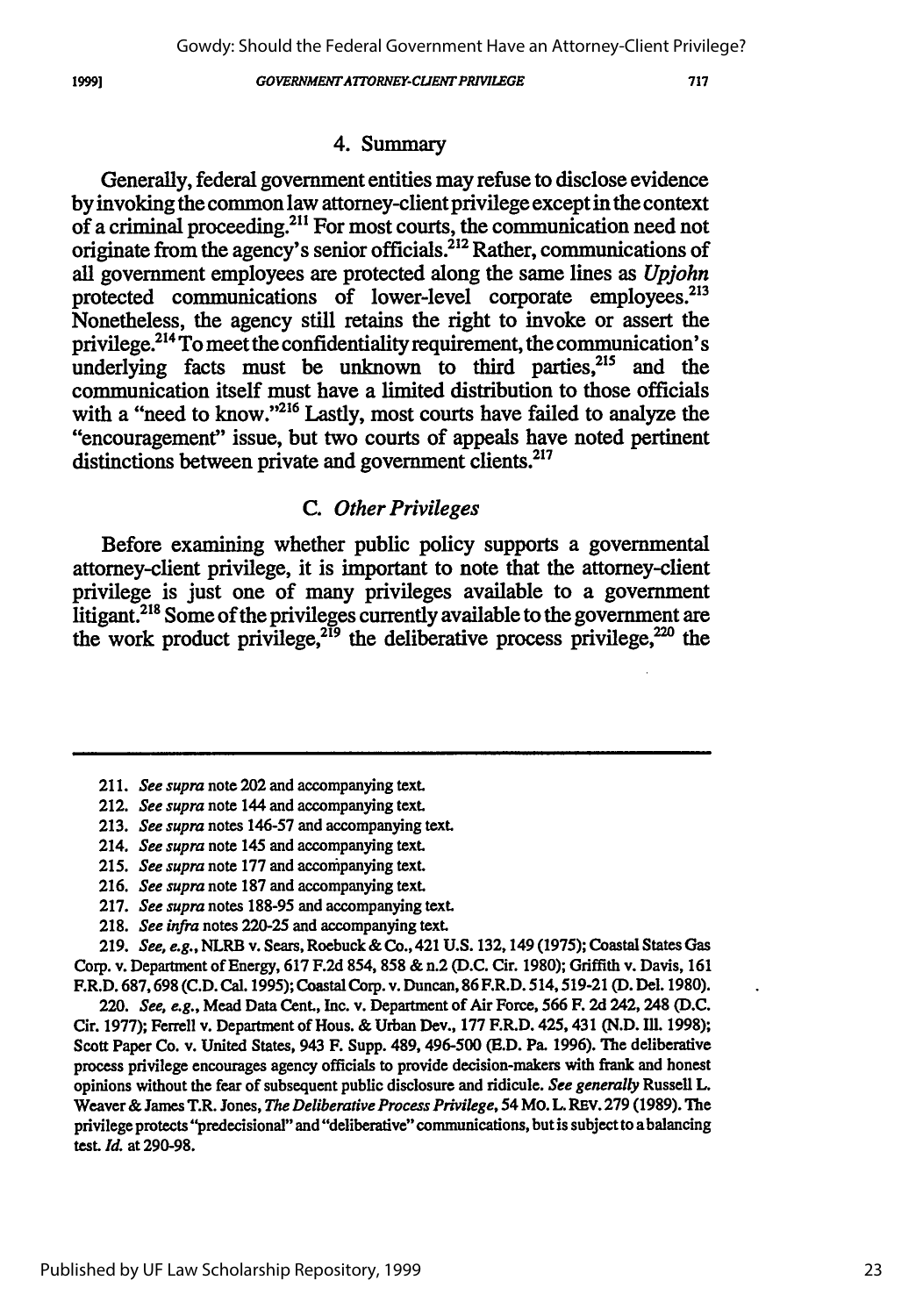#### *FLORIDA L4W REVIEW*

presidential privilege, $^{221}$  the state secrets privilege, $^{222}$  the investigative file privilege, $2^{23}$  and the bank examination privilege.<sup> $224$ </sup> Except for the work product privilege, all of these privileges have been tailored to meet special needs for government secrecy, while balancing other interests such as open government. $^{225}$  In contrast, the historical development of the attorney-client privilege has no roots in the government's need for secrecy.<sup>226</sup>

Furthermore, many legal opinions and documents are protected under either the work product privilege or the deliberative process privilege. $227$ The purpose of the deliberative process privilege is to encourage agency officials to provide decision-makers with frank and honest opinions without the fear of subsequent public disclosure and ridicule.<sup>228</sup> Subject to **a '** balancing test, the deliberative process privilege protects communications that are part of "the give-and-take of the consultative process," including legal opinions.<sup>229</sup> The work product privilege protects a lawyer's materials prepared in anticipation of trial, unless the opposing party can demonstrate a "substantial need" and an "undue burden."<sup>230</sup> Additionally, the work product privilege provides a high-level of protection against disclosure of a lawyer's mental impressions or legal strategy.<sup>231</sup>

### IV. ARGUMENTS AGAINST **A** GOVERNMENTAL ATTORNEY-CLIENT PRIVILEGE

The attorney-client privilege should not be applied to government entities for two policy reasons. First, the possibility that the privilege encourages public officials to consult with counsel is too speculative. Second, the privilege is an inappropriate means for balancing the

<sup>221.</sup> *See* United States v. Nixon, 418 U.S. 683, 705-13 (1974); *In re* Sealed Case, 121 F.3d 729,745 (D.C. Cir. 1997).

<sup>222.</sup> *See* MCCORMICK, *supra* note 36, § 107, at 150-51.

<sup>223.</sup> *See id.* § 108, at 153.

<sup>224.</sup> *See* Schreiber v. Society for Sav. Bancorp, Inc., 11 **F.3d 217,** 220-21 **(D.C.** Cir. **1993).**

<sup>225.</sup> *See MCCORmICK, supranote36,* §§ 107,108, at 151-53 (discussing policies and interests for various governmental privileges).

<sup>226.</sup> *See generally* **8** WIGMORE, *supra* note 8, § 2290, at 542-45 (failing to mention any governmental attorney-client privilege).

<sup>227.</sup> *See* Mead Data Cent. v. Department of Air Force, 566 F.2d 242, 254 n.28 **(D.C.** Cir. 1977) (discussing overlap of attorney-client and deliberative process privileges); MELLER **& KIRKPATRICK,** *supra* note 58, § 5.31, at 460-61 (discussing overlap of attorney-client and work product privileges); *see also* Barsdate, Note, *supra* note 4, at 1742-43.

<sup>228.</sup> *See* Coastal States Gas Corp. v. Department of Energy, 617 F.2d 854, **866 (D.C.** Cir. 1980).

**<sup>229.</sup> Id.**

**<sup>230.</sup> FED.** R. **CIv.** P. **26(b)(3).**

<sup>231.</sup> *See Ui;* **MUELLER& KIRKPATRICK,** *supra* note 58, § 5.31, at 460-61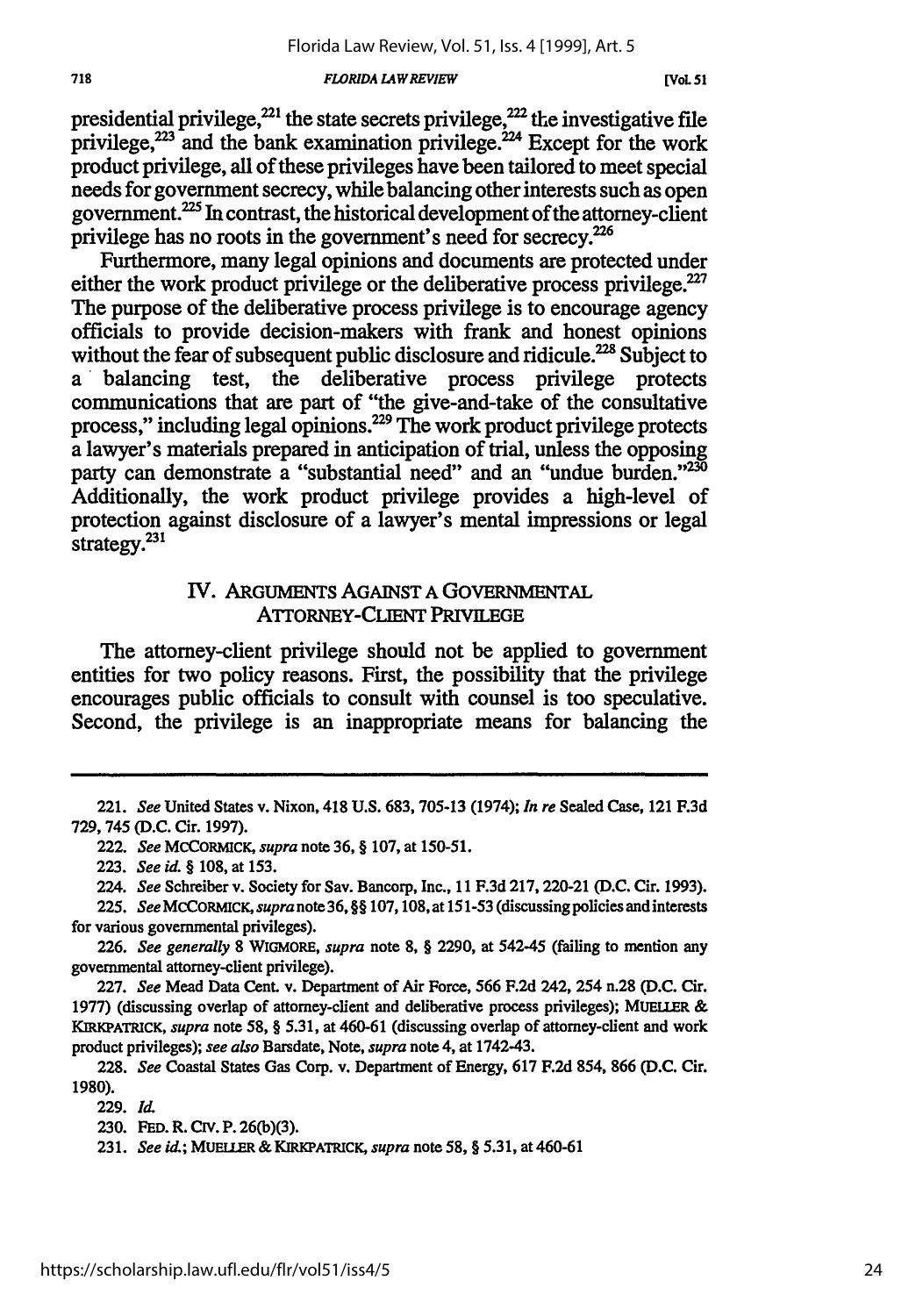719

competing policies of open government and government secrecy. Additionally, the legislative history of FOIA and Exemption 5 does not mandate a governmental attorney-client privilege.<sup>232</sup>

### *A. The Encouragement Issue*

Dean Wigmore, an advocate of the privilege, recognized that the benefits of the privilege were "speculative," even when the client was a natural person.233 The *Upjohn* model for a corporate privilege is even more speculative. As noted previously, there is no incentive for a lower-level employee to confide in counsel when senior officers hold the privilege.<sup>23</sup> This flaw in *Upjohn's* reasoning is equally germane to government clients. However, *Upjohn* had some merit because it provided an incentive to senior corporate management to consult counsel in order to correct wrongdoing and comply with the law.<sup>235</sup> Without a similar incentive to senior government officials, the *Upjohn* model cannot be justified.

Because of the differences between public service and corporate employment, any possible incentive that the privilege would provide to government officials is far too speculative. Public service requires a commitment to honesty, open government, and doing justice; $^{236}$  conversely, corporate employment requires a commitment to perform in the best interests of a corporation and its shareholders.<sup>237</sup> This key distinction is exemplified by the fact that government officials, unlike their corporate counterparts, have a constitutional duty to faithfully execute the laws. 238 Of course, one could argue that corporate officers are also under a duty to correct wrongdoing, because of the duty of care that they owe shareholders, and thus do not need any incentive to comply with the law. Whatever the merits of this argument may be, a constitutional duty is obviously greater than any fiduciary duty created by state law. Furthermore, government officials, but not corporate officers, are also under a statutory duty to report wrongdoing.239

Therefore, if a public officer is unsure about the complexities and

**237.** *See* **ALI, PRINCIPLES** OFCORPORATE **GOVERNANCE: ANALYSIS AND RECOMMENDATIONS** § 4.01(a).

19991

**<sup>232.</sup>** *See infra* text accompanying notes **250-52.**

**<sup>233.</sup>** 8 WIGMORE, *supra* note **8, §2291,** at 554.

<sup>234.</sup> *See supra* note **87** and accompanying text.

**<sup>235.</sup>** *See supra* notes **91-93** and accompanying text.

**<sup>236.</sup>** *See In re* Lindsey (Grand Jury Testimony), 148 **F.3d 1100,** 1104-08 **(D.C.** Cir.) (per *curiam), published in full,* **158 F.3d 1263,** *cert. denied,* **119 S.** Ct. 466 **(1998);** Reed v. Baxter, 134 **F.3d351,356** (6th Cir. **1998);** *In re* GrandJury Subpoena DucesTecum, **112F.3d 910,920-21** (8th Cir.), *cert. denied,* **117 S. CL** 2482 **(1997).**

**<sup>238.</sup>** *See Lindsey,* 148 **F.3d** at **1108.**

**<sup>239.</sup>** *See Grand Jury Subpoena Duces Tecum,* 112 **F.3d** at 920.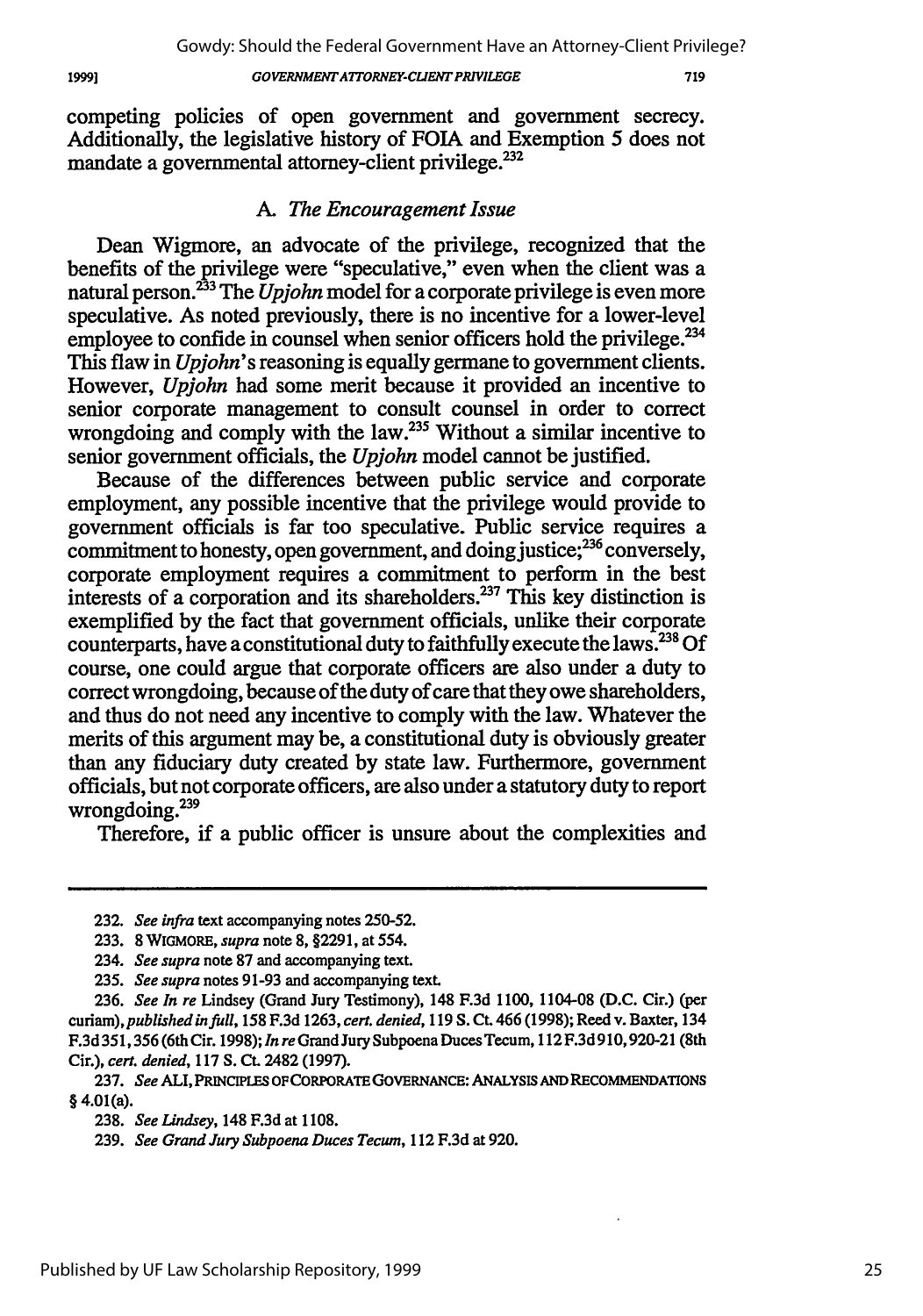was not as a lawyer.

**920-21.**

243. *Cf., e.g.,* **EPA** v. Mink, 410 U.S. 73 (1973).

244. *See* Wald, *supra* note 100, at 650-54.

245. *See Reed,* 134 F.3d at 356; *see also* In re *Grand Jury Subpoena Duces Tecum,* 112 F.3d at 920.

246. *See* Nixon v. United States, 418 U.S. 683, 705 n.15 (1974).

247. *See a*

248. *See supra* notes 220-25.

- 249. *See supra* note 221.
- 250. *See supra* note 221.

**251.** *See* **MUELLER & KIRKPATRICK,** *supra* note **58,** § **5.32,** at 468.

uncertainties of the law, she will probably consult a lawyer, not because of the attorney-client privilege, but because an essential part of her job is to comply with the law.<sup>240</sup> The District of Columbia Circuit chose to draw a distinction between criminal and non-criminal cases. However, public servants are charged with complying with all laws, criminal and civil.<sup>241</sup> Common sense dictates that even if no attorney-client privilege existed, government officials would still consult attorneys to ensure that their agencies were following the law.<sup>242</sup>

### *B. Open Government*

Unlike corporations, federal agencies must comply with a policy of open government.<sup>243</sup> This policy has been expressed in many writings of the Framers and in the legislative history of FOIA.<sup>244</sup> Privileges are in direct conflict with open government.<sup>245</sup>

Despite a policy of openness, the government undoubtedly requires a degree of secrecy in order to govern efficiently.<sup>246</sup> Even the Founding Fathers recognized the importance of secrecy by conducting closed meetings during the Constitutional Convention.<sup> $247$ </sup> As a result, the law has created a series of privileges that recognize the government's special needs for secrecy.<sup>248</sup> For example, the deliberative process privilege allows government officials to make frank recommendations on policy.<sup>249</sup> Many  $\frac{1}{20}$  course, the legal opinions would be protected under this privilege.<sup>250</sup> Of course, the government does more than govern; it also litigates. Government lawyers need confidentiality when preparing strategies for upcoming litigation. The work product privilege serves this need by protecting an attorney's mental impressions. $251$ 

Using the attorney-client privilege to serve the government's needs for secrecy is like hammering a square peg into a round hole. The attorneyclient privilege just does not fit a government client. A prime example is

240. *Cf. Lindsey,* **148 F.3d** at **1104-08;** *Grand Jury Subpoena Duces Tecum,* 112 **F.3d** at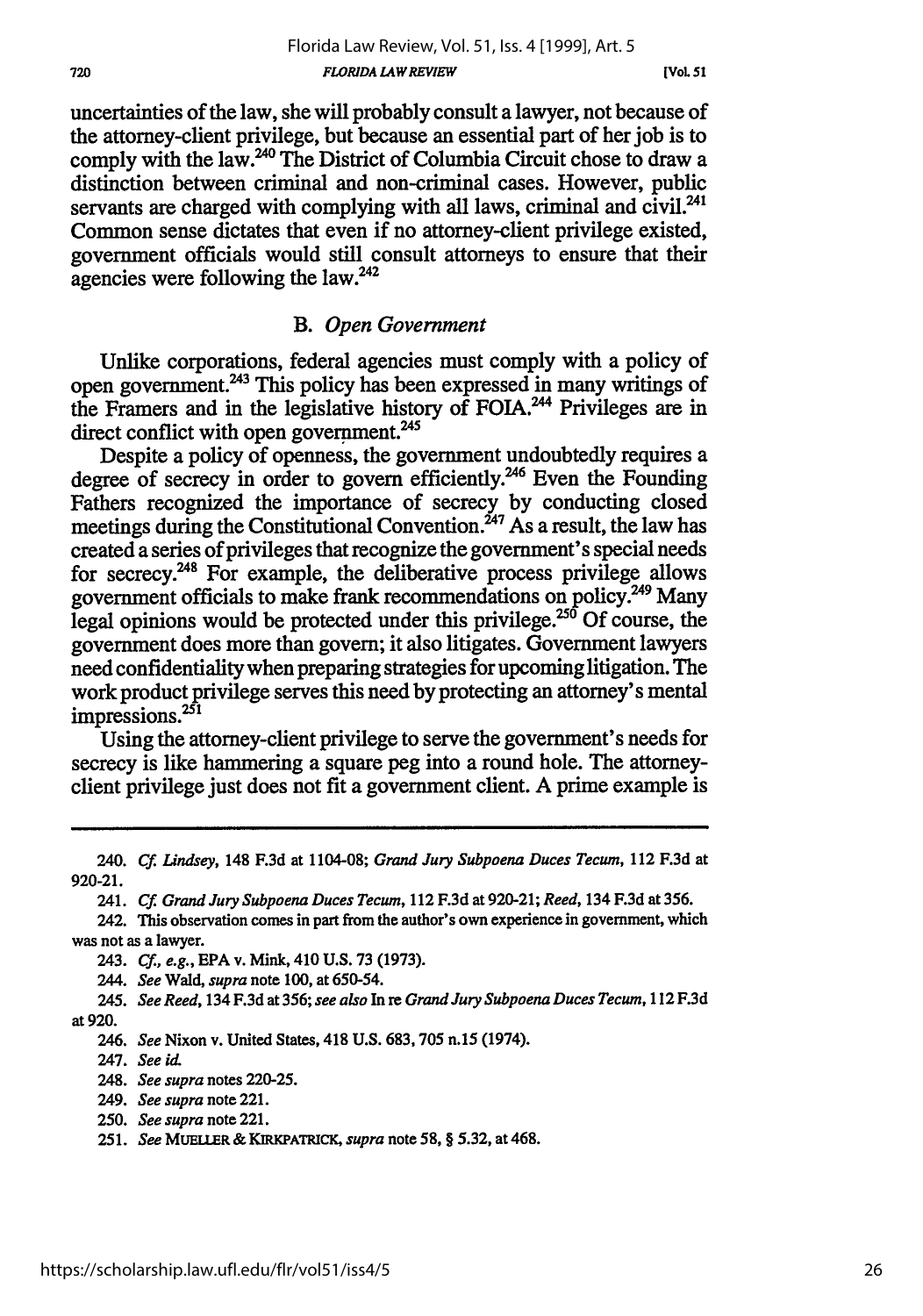the *Mead Data* decision, which narrowed the scope of the common law privilege by requiring that, when the government is the client, a communication's underlying facts must be confidential in order for the communication to be protected.<sup>252</sup> Mead Data and other decisions are understandable, for judges probably intuitively fear that applying the common law confidentiality requirement would permit government agencies to shield too much information from the public, especially when every agency is inundated with lawyers. However, tinkering with the attorney-client privilege is the wrong method for combating this problem. Courts do need to balance the government's need for secrecy with the policy of open government, but developing other privileges, rather than distorting the common law attorney-client privilege, is a more suitable means for balancing these competing policies.

### *C. Legislative History*

For a court to abrogate the governmental attorney-client privilege, it must explain the rather explicit legislative history of FOIA. The Senate report accompanying FOIA stated Exemption 5 "would include **. . .** documents which would come within the attorney-client privilege if applied to private parties." $253$  The language appears to mandate a governmental attorney-client privilege.

However, when FOIA was passed in 1967, there was only one case in which a court discussed a governmental attorney-client privilege. $254$ Because of a lack of developed case law and the obvious differences between entity and individual clients, Congress would have provided specific guidelines if it intended to extend all the rights of the attorney-client privilege to government. Additionally, the Senate FOIA report also stated that Exemption 5 should be construed as narrowly as possible to allow the government to conduct "efficient [g]overnment operation[s]."<sup>255</sup> Lastly, the federal rules of evidence direct that courts formulate privilege rules "in light of reason and experience."<sup>256</sup> Based on all of the foregoing, FOIA's legislative history does not mandate that courts adopt a governmental attorney-client privilege.

### V. CONCLUSION

The federal government should not be permitted to conceal evidence by invoking an attorney-client privilege, because the privilege's rationale fails

256. **FED.** R. EviD. 501.

<sup>252.</sup> *See supra* text accompanying notes 169, 172-76.

<sup>253.</sup> **S.** REP. No. 89-813, at 2.

*<sup>254.</sup> See* United States v. Anderson, 34 F.R.D. 518, **523** (D. Colo. 1963).

<sup>255.</sup> **S.** REP. No. 89-813, at 9.